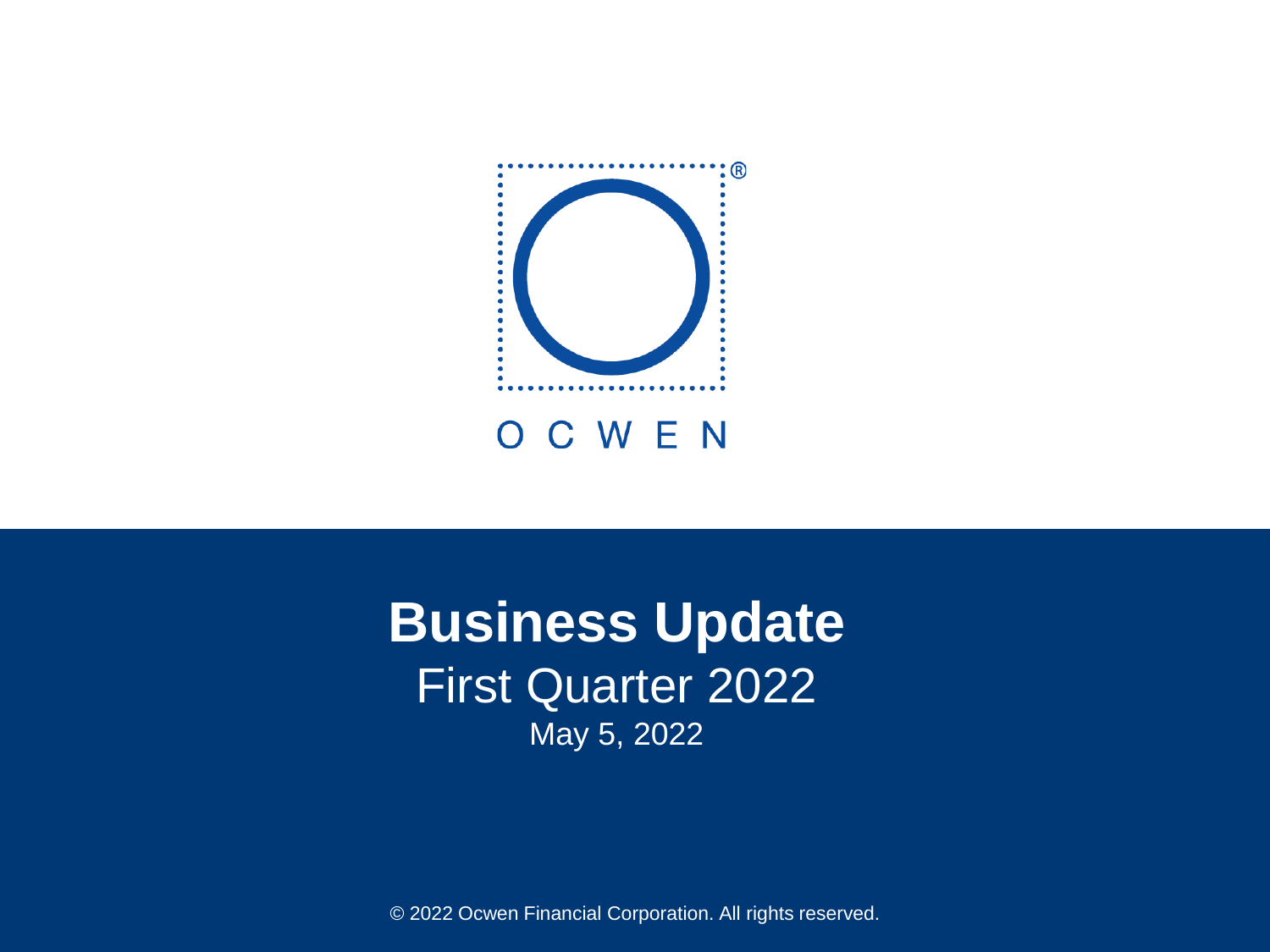

#### **FORWARD-LOOKING STATEMENTS**

This presentation contains forward-looking statements within the meaning of Section 27A of the Securities Act of 1933, as amended, and Section 21E of the Securities Exchange Act of 1934, as amended. These forward-looking statements may be identified by a reference to a future period or by the use of forward-looking terminology. Forward-looking statements are typically identified by words such as "expect", "believe", "foresee", "anticipate", "intend", "estimate", "goal", "strategy", "plan" "target" and "project" or conditional verbs such as "will", "may", "should", "could" or "would" or the negative of these terms, although not all forward-looking statements contain these words, and includes statements in this press release regarding the ability of our recent strategic transactions to improve our earnings. Forward-looking statements by their nature address matters that are, to different degrees, uncertain. Our business has been undergoing substantial change and we are experiencing significant changes within the mortgage lending and servicing ecosystem which has magnified such uncertainties. Readers should bear these factors in mind when considering such statements and should not place undue reliance on such statements.

Forward-looking statements involve a number of assumptions, risks and uncertainties that could cause actual results to differ materially. In the past, actual results have differed from those suggested by forward looking statements and this may happen again. Important factors that could cause actual results to differ materially from those suggested by the forward-looking statements include, but are not limited to, uncertainty relating to the continuing impacts of the COVID-19 pandemic, including the response of the U.S. government, state governments, the Federal National Mortgage Association (Fannie Mae) and Federal Home Loan Mortgage Corporation (Freddie Mac) (together, the GSEs), the Government National Mortgage Association (Ginnie Mae) and regulators, as well as the impacts on borrowers and the economy generally; the potential for ongoing disruption in the financial markets and in commercial activity generally as a result of international events, changes in monetary and fiscal policy, and other sources of instability; the extent to which our MSR asset vehicle (MAV), other transactions and our enterprise sales initiatives will generate additional subservicing volume, increase market share within the subservicing market, and result in increased profitability; the timing and amount of presently anticipated forward and reverse loan boarding; whether we will increase the total investment commitments in MAV, and if so, when and on what terms; our ability to close acquisitions of MSRs and other transactions, including the ability to obtain regulatory approvals; our ability to repurchase shares of our common stock and/or bonds, and if so, in what quantities and when; our ability to continue to grow our reverse servicing business;

our ability to retain clients and employees of acquired businesses, and the extent to which acquisitions and our other strategic initiatives will contribute to achieving our growth objectives; the extent to which we will be able to execute call rights transactions, and whether such transactions will generate the returns anticipated; the adequacy of our financial resources, including our sources of liquidity and ability to sell, fund and recover servicing advances, forward and reverse whole loans, and HECM and forward loan buyouts and put backs, as well as repay, renew and extend borrowings, borrow additional amounts as and when required, meet our MSR or other asset investment objectives and comply with our debt agreements, including the financial and other covenants contained in them; increased servicing costs based on increased borrower delinquency levels or other factors; the future of our long-term relationship with New Residential Investment Corp.; our ability to improve our financial performance through cost and productivity improvements; the performance of our lending business in a competitive market and uncertain interest rate environment; our ability to execute on identified business development and sales opportunities; uncertainty related to past, present or future claims, litigation, cease and desist orders and investigations regarding our servicing, foreclosure, modification, origination and other practices brought by government agencies and private parties, including state regulators, the Consumer Financial Protection Bureau (CFPB), State Attorneys General, the Securities and Exchange Commission (SEC), the Department of Justice or the Department of Housing and Urban Development (HUD); adverse effects on our business as a result of regulatory investigations, litigation, cease and desist orders or settlements and the reactions of key counterparties, including lenders, the GSEs and Ginnie Mae; our ability to comply with the terms of our settlements with regulatory agencies and the costs of doing so; increased regulatory scrutiny and media attention; any adverse developments in existing legal proceedings or the initiation of new legal proceedings; our ability to effectively manage our regulatory and contractual compliance obligations; our ability to interpret correctly and comply with liquidity, net worth and other financial and other requirements of regulators, the GSEs and Ginnie Mae, as well as those set forth in our debt and other agreements; our ability to comply with our servicing agreements, including our ability to comply with the requirements of the GSEs and Ginnie Mae and maintain our seller/servicer and other statuses with them; our ability to fund future draws on existing loans in our reverse mortgage portfolio; our servicer and credit ratings as well as other actions from various rating agencies, including any future downgrades; as well as other risks and uncertainties detailed in our reports and filings with the SEC, including our annual report on Form 10-K for the year ended December 31, 2021 and any current report or quarterly report filed with the SEC since such date.

Anyone wishing to understand Ocwen's business should review our SEC filings. Our forward-looking statements speak only as of the date they are made and, we disclaim any obligation to update or revise forward-looking statements whether as a result of new information, future events or otherwise.

#### **NON-GAAP FINANCIAL MEASURES**

This presentation contains references to non-GAAP financial measures, such as our references to adjusted pre-tax income (loss) and adjusted expenses.

We believe these non-GAAP financial measures provide a useful supplement to discussions and analysis of our financial condition. In addition, management believes that these presentations may assist investors with understanding and evaluating our initiatives to drive improved financial performance. However, these measures should not be analyzed in isolation or as a substitute to analysis of our GAAP expenses and pre-tax income (loss). There are certain limitations to the analytical usefulness of the adjustments we make to GAAP expenses and pre-tax income (loss) and, accordingly, we use these adjustments only for purposes of supplemental analysis. Non-GAAP financial measures should be viewed in addition to, and not as an alternative for, Ocwen's reported results under accounting principles generally accepted in the United States. Other companies may use non-GAAP financial measures with the same or similar titles that are calculated differently to our non-GAAP financial measures. As a result, comparability may be limited. Readers are cautioned not to place undue reliance on analysis of the adjustments we make to GAAP expenses and pre-tax income (loss).

Beginning with the three months ended June 30, 2020, we refined our definitions of Expense Notables, which we previously referred to as "Expenses Excluding MSR Valuation Adjustments, net, and Expense Notables," and Income Statement Notables in order to be more descriptive of the types of items included.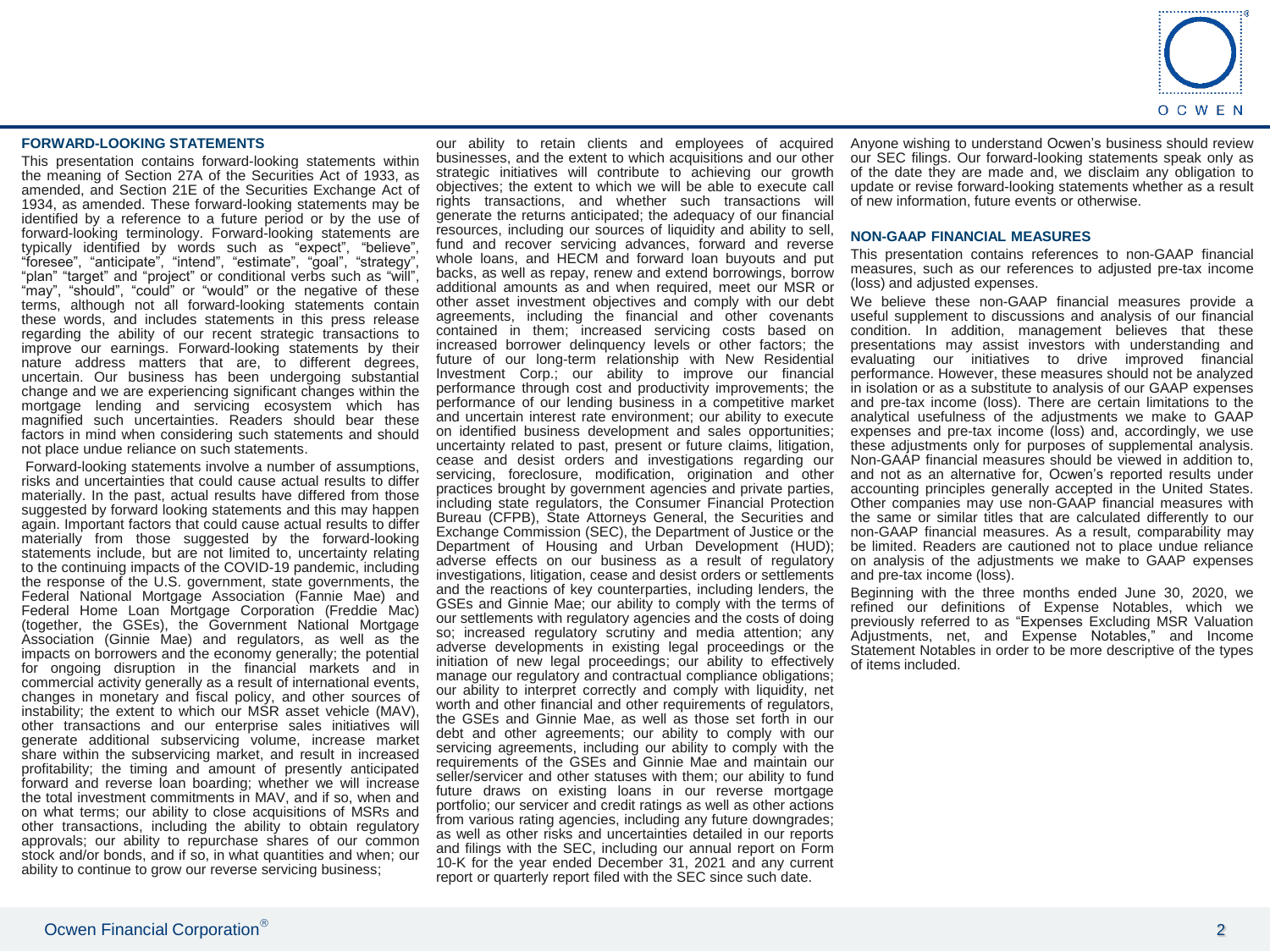## Ocwen is a mortgage originator and servicer focused on creating positive outcomes for clients, homeowners, investors and communities



| <b>Balanced and Diversified Business Model</b>                                                                                                                                   | <b>Competitive Advantages</b>                                                                                             |                                                                                 |
|----------------------------------------------------------------------------------------------------------------------------------------------------------------------------------|---------------------------------------------------------------------------------------------------------------------------|---------------------------------------------------------------------------------|
| <b>Diversified originations sources to</b><br>balance earnings and drive servicing<br>portfolio growth                                                                           | <b>Four pillar servicing portfolio</b><br>optimizes risks and returns leveraging<br>proven special servicing capabilities | Balanced business model built<br>$\checkmark$<br>for current market environment |
| Multi-Channel<br>Correspondent, Co-issue, Flow,<br>Wholesale, Bulk, Consumer Direct <sup>(a)</sup>                                                                               | Owned Servicing and Subservicing,<br>Performing and Special                                                               | Industry leading servicing<br>operations and cost performance                   |
| Multi-Product<br>Strong operational and cost performance<br>Fannie, Freddie, Ginnie, Reverse, Private<br>versus Moody's and MBA benchmarks<br>Investor, Small Balance Commercial |                                                                                                                           | Proprietary global operating<br>platform                                        |
|                                                                                                                                                                                  | Technology enabled, controlled                                                                                            |                                                                                 |
| <b>Strategy</b>                                                                                                                                                                  | and scalable platform                                                                                                     |                                                                                 |
| Prudent growth by expanding client base, products, services and<br>addressable markets                                                                                           | Extensive experience in special<br>servicing                                                                              |                                                                                 |
| Superior value proposition to clients, investors and consumers through<br>best-in-class operating performance                                                                    | Only end-to-end reverse<br>mortgage provider                                                                              |                                                                                 |
| Service experience that delivers on our commitments                                                                                                                              | Deep community outreach and                                                                                               |                                                                                 |
| Enhance competitiveness through scale and low cost                                                                                                                               | track record of helping distressed<br>customers                                                                           |                                                                                 |
| <b>Foundation for Success</b>                                                                                                                                                    |                                                                                                                           | Strategic alliances with<br>✓                                                   |

Deliver on **Customer Expectations** 

Speed and **Decisiveness** 

Engaged, High-Quality **Talent Compliance** 

Strong

**Culture** 

**Commitment** to **Technology** 

financial/capital partners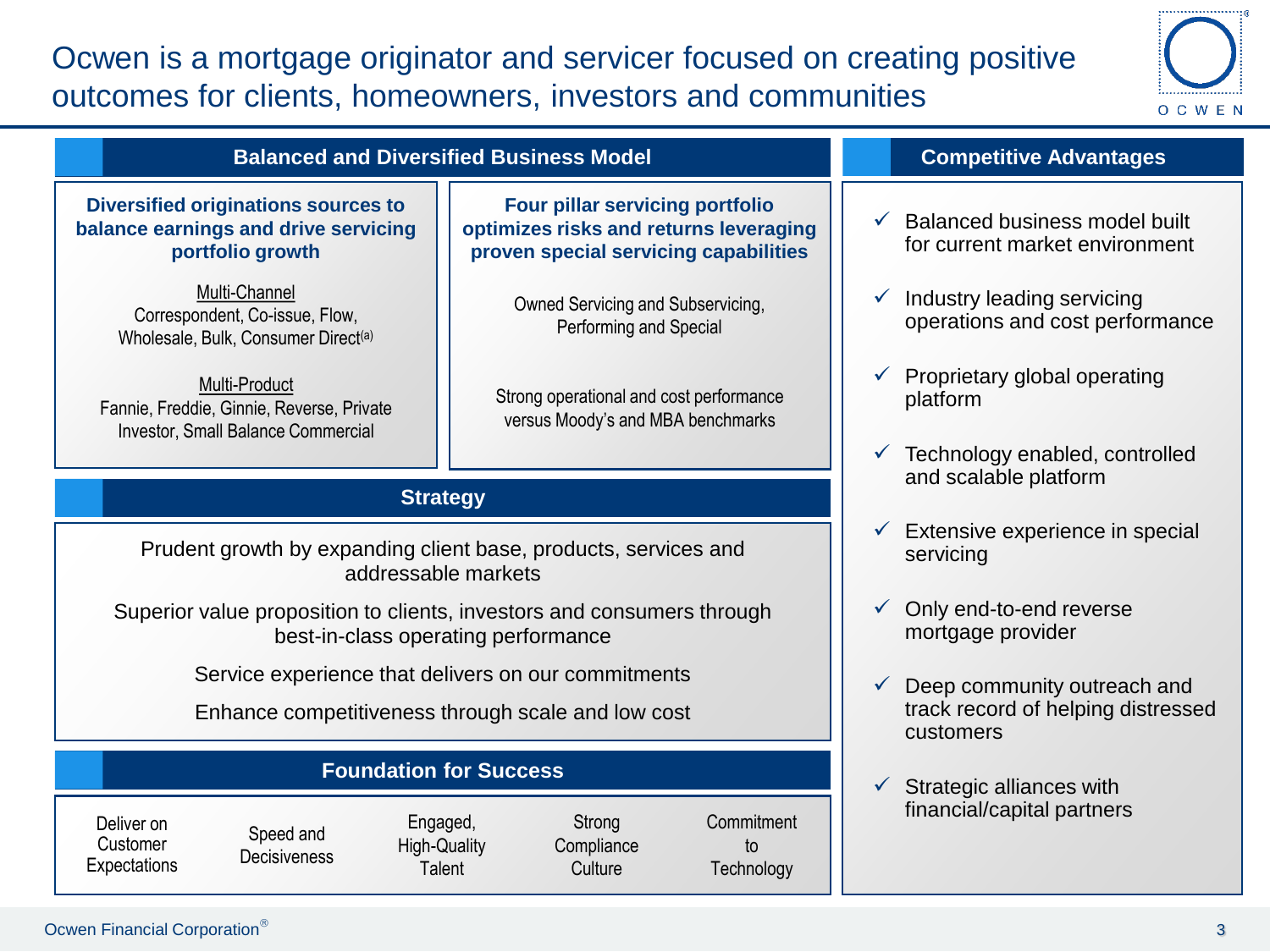# Executive Summary



|                  | <b>Well positioned for the</b><br>current market environment                           | Balanced and diversified business; industry-leading servicing performance<br>Growing subservicing and end-to-end reverse mortgage businesses<br>• Special servicing expertise to support borrowers and investors     |
|------------------|----------------------------------------------------------------------------------------|----------------------------------------------------------------------------------------------------------------------------------------------------------------------------------------------------------------------|
|                  | <b>First quarter results</b><br>consistent with expectations                           | • GAAP Net Income \$58M; GAAP ROE 46%; BVPS of \$58<br>Favorable MSR fair value adjustment offset forward origination pre-tax loss<br>Liquidity up from YE 2021 with total cash of \$269M; total liquidity of \$314M |
|                  | <b>Servicing financial</b><br>performance improving with<br>rising interest rates      | Forward servicing operating income up 200% vs. 4Q; runoff declining<br>$\bullet$<br>\$275B UPB; total servicing additions of \$20B, up 46% YoY<br>Robust subservicing pipeline; NRZ agreement extended               |
| $\blacktriangle$ | <b>Taking actions to restore</b><br>profitability in forward<br>originations           | • Originations down 13% YoY; margin compression in forward originations<br>Expense reductions underway; targeting \$30M+ annualized<br>Growing client base, higher margin products and services; recapture improving |
|                  | <b>Reverse origination and</b><br>servicing delivering strong<br>financial performance | Reverse originations up 108% YoY; margins holding vs. 4Q<br>$\bullet$<br>Market opportunity continues to be strong<br>Subservicing loan boardings and financial performance ahead of expectations                    |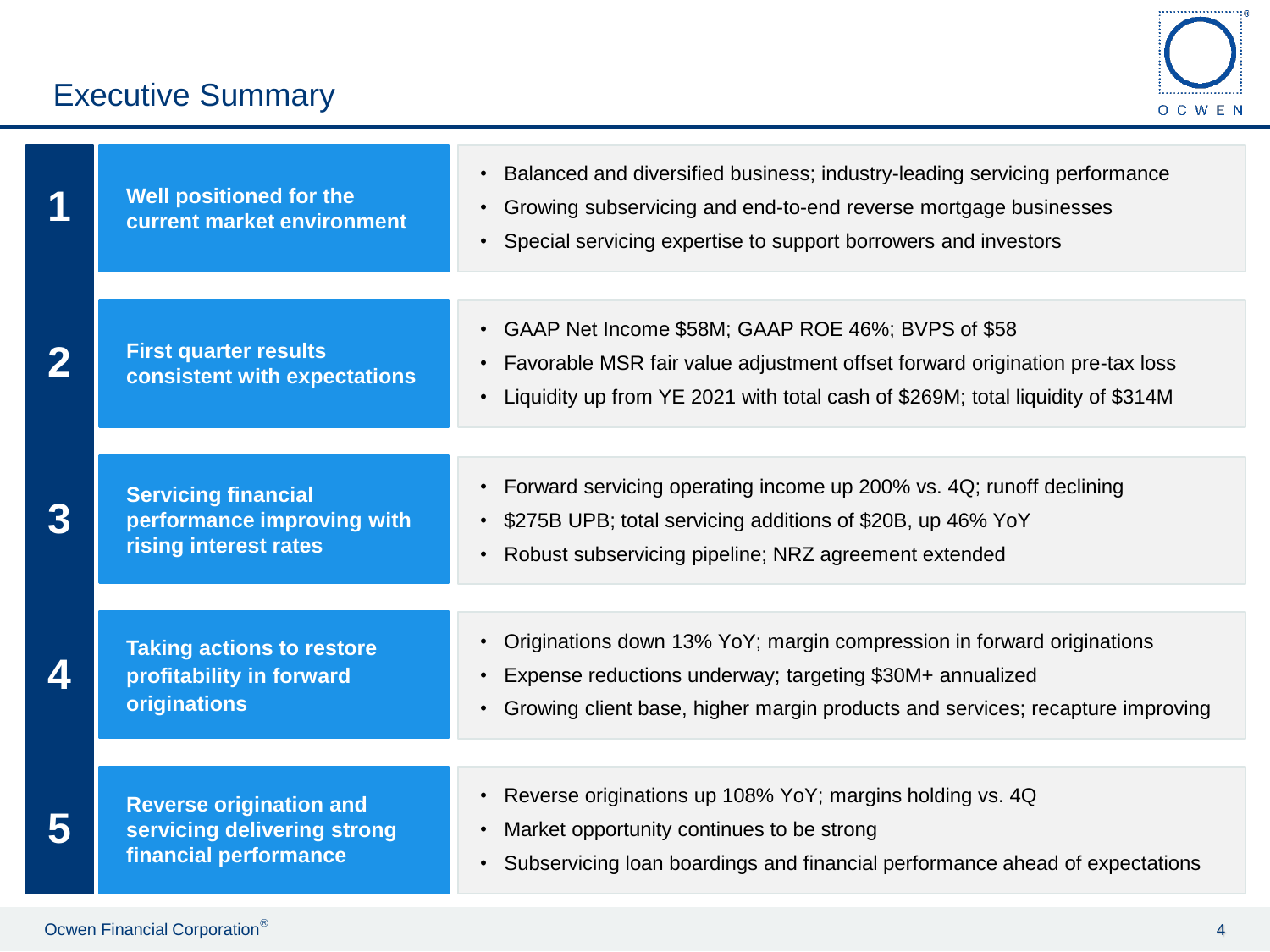## Well positioned for the current market environment











**Industry leading operational execution driving subservicing growth**

### **Recognized Servicing Excellence**

- FNMA STAR, Freddie Mac SHARP and HUD Tier I Servicer status
- Industry-leading performance vs. Moody's and MBA benchmarks
- Proven leadership in special servicing to support borrowers and investors

### **Earned Trust From Clients <b>Reverse Servicing UPB**

- \$64B subservicing adds last 12 mos.
- \$28B scheduled adds in next 6 mos.
- \$280B forward prospect pipeline
- NRZ subservicing renewed
- In advanced discussions to potentially double MAV capacity

### **Top 5 reverse originator with growing market share and end-toend capabilities**

### **Reverse Origination Market Share(a)**





**We do not believe our recent share price is reflective of our financial position, our earning power, or the strength of our business**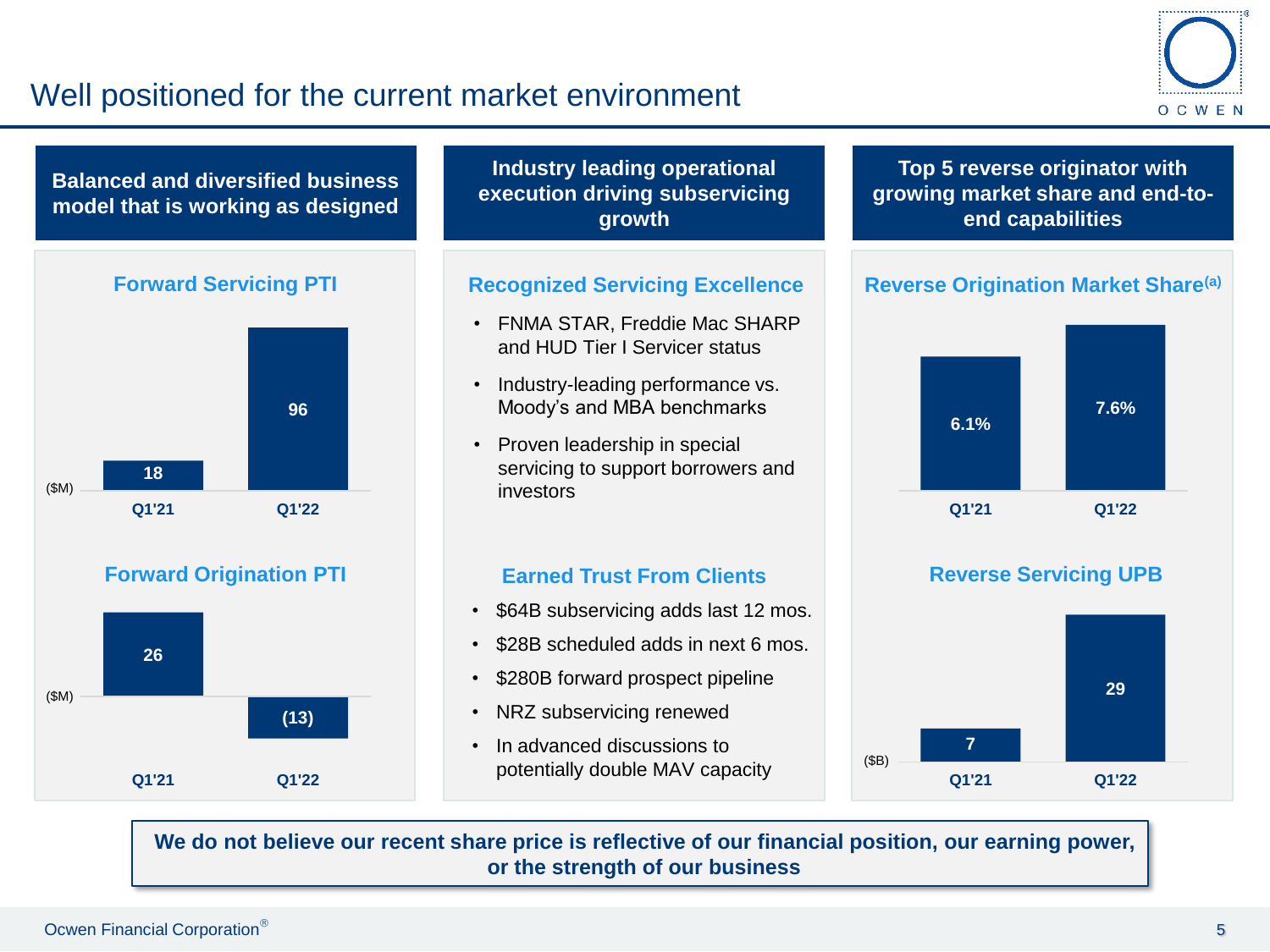## Servicing financial performance improving with rising interest rates



### **Business Update Servicing Profitability Drivers**

- **MSR investments delivering The Little State State Increasing MSR Value Growing Portfolio** significant value appreciation
- 25 bps rate increase expected to result in an additional \$2.7 EPS(a)
- Servicing income x-MSR gains improving YoY despite lower EBO gains / Q1'21 losses on HFS loans
- Executing growth agenda with balanced servicing / subservicing mix - strong opportunity pipeline
- Scale, automation and process enhancements continue to drive cost savings and productivity
- Expect reduced prepayments, increased escrow / float income as rates rise - offsets higher interest cost on floating rate debt
- Executing severely aged GNMA loan sale to de-risk balance sheet and improve future earnings





### **Decreasing Runoff**



### **Improving Cost(b) Structure**

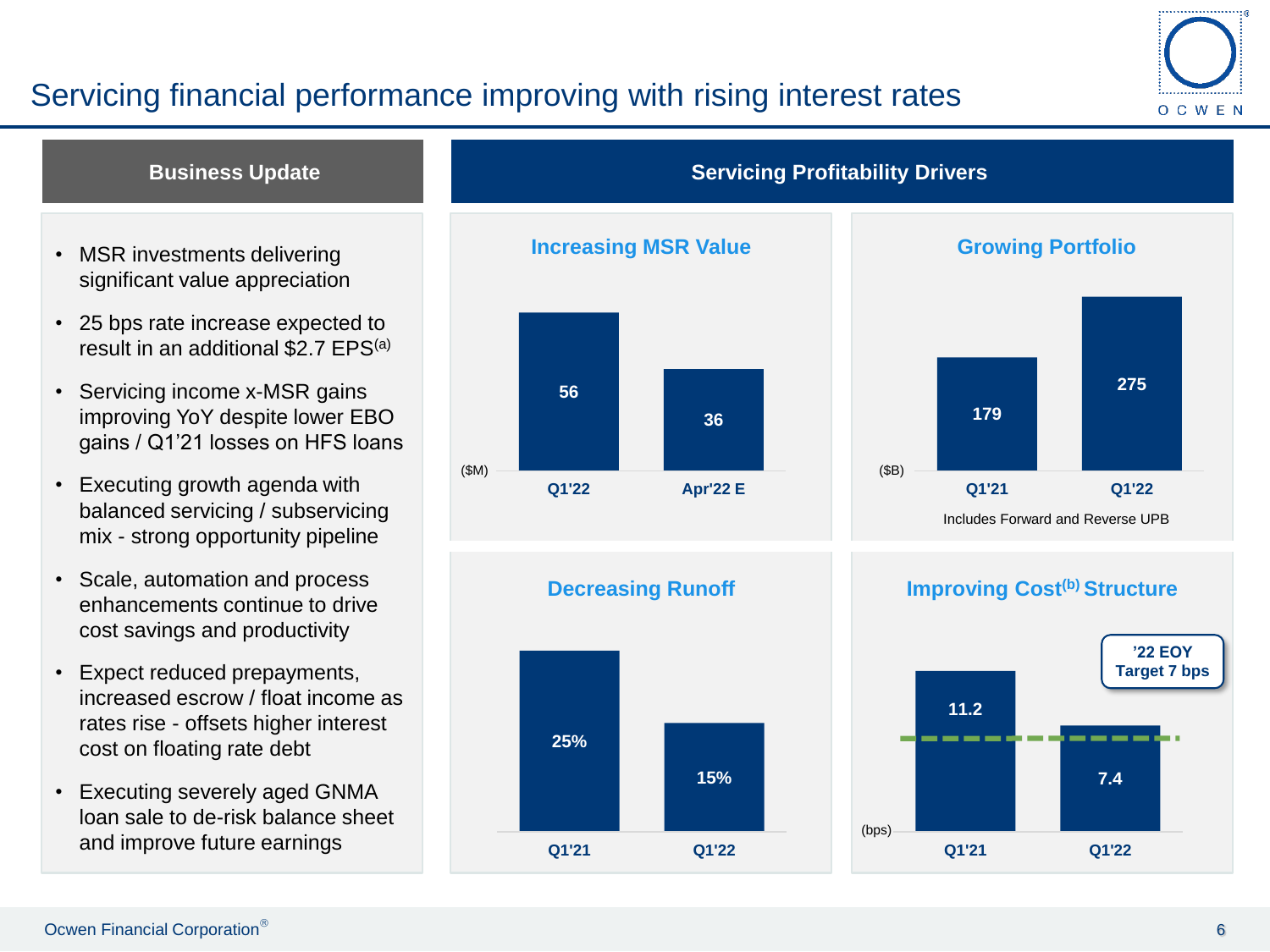## Taking the necessary actions to restore profitability in forward originations



### **Business Update**

- Pre-tax loss driven by lower margins and lock volumes and hedging ineffectiveness
- Restricted CL volume and initial cap levels due to wide range of MSR values as interest rates rose
- MSR values have narrowed, gain on sale margins improved, April CL locks up 87% from March
- Growing client base and higher margin GNMA, best efforts and non-delegated
- Recapture rate continues to improve; cash-out ~70% of volume in Q1
- Driving expense reduction and right-sizing actions
- Targeting \$75B+ total forward servicing additions for 2022



### **Shifting to Higher Margin CL Products and Services**



### **Forward Originations Profitability Drivers**



### **Reducing Cost and Right Sizing Operations**

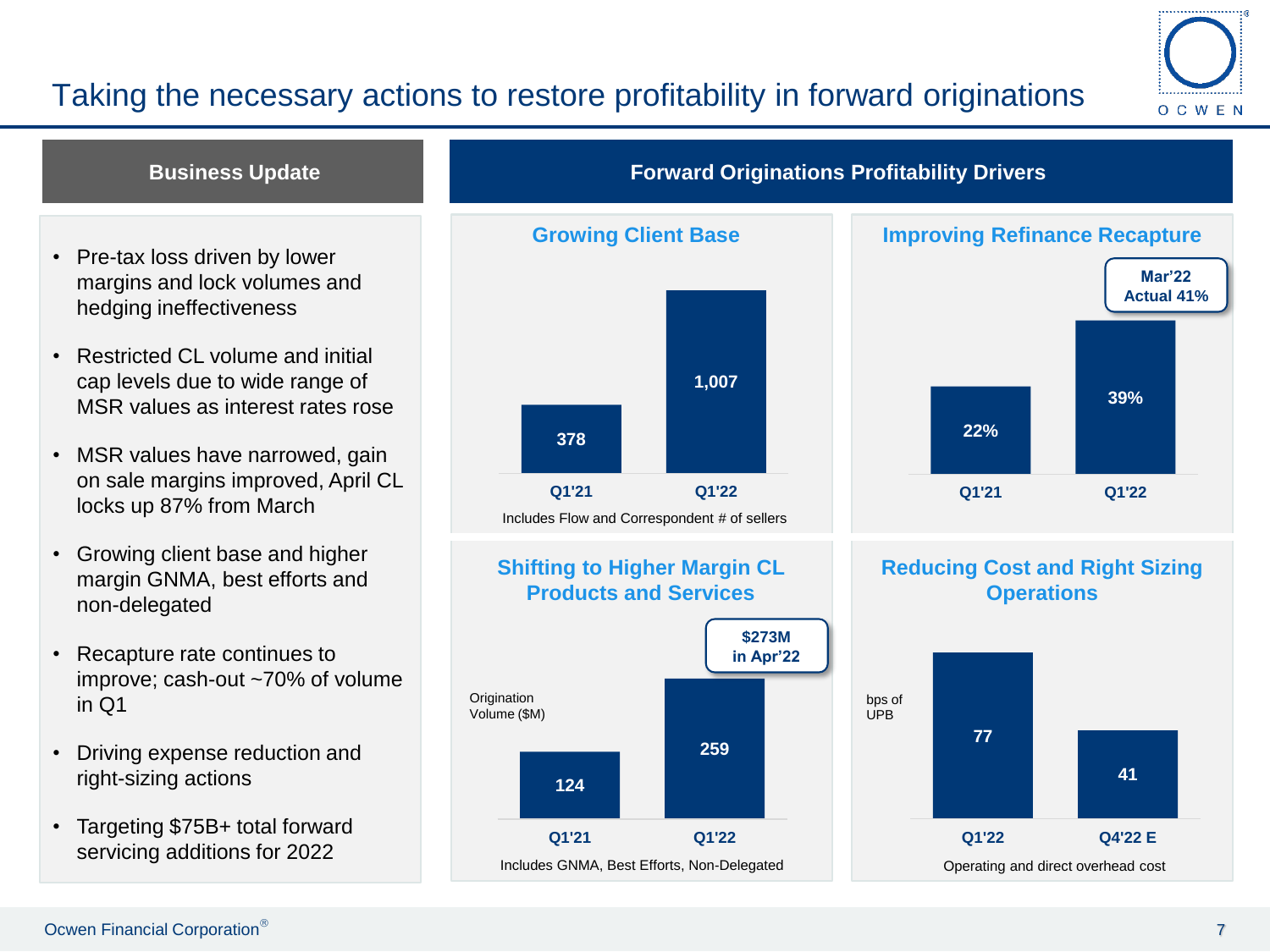## Unique end-to-end reverse mortgage capability delivering strong financial performance



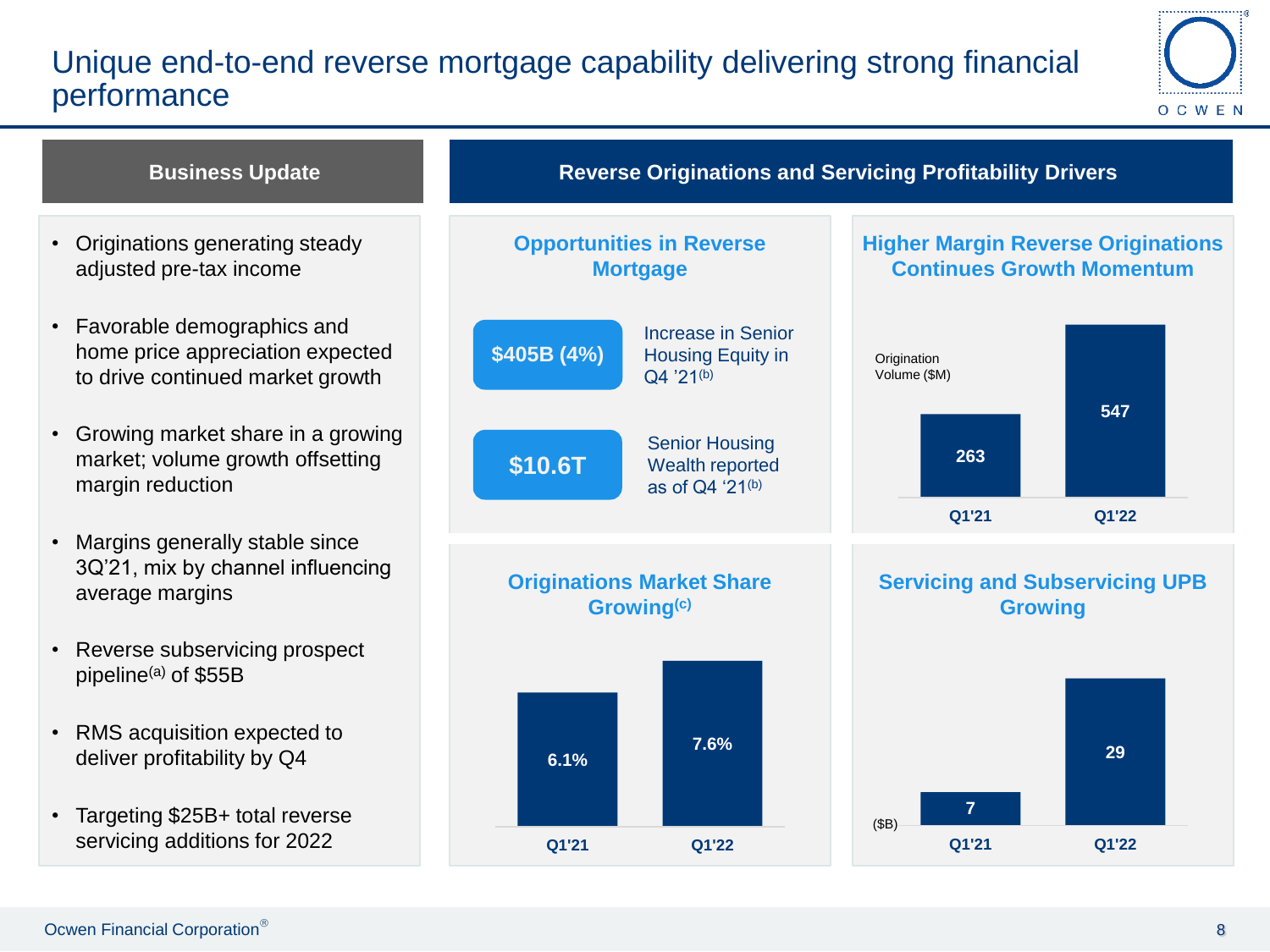

\$M, except per share metrics

|                                               | Q1'22    | Q1'21  | (SM) |
|-----------------------------------------------|----------|--------|------|
| Adjusted Pre-tax Income (Loss) <sup>(a)</sup> | (\$11)   | \$7    |      |
| Notables - MSR FV Adj, Net <sup>(b)</sup>     | 56       | 21     |      |
| Notables - Other <sup>(a)</sup>               | 16       | (16)   |      |
| Income Tax Benefit (Expense)                  | (3)      | (3)    |      |
| Net Income (Loss)                             | \$58     | \$9    |      |
| After-tax ROE before notables <sup>(c)</sup>  | $-8%$    | 4%     | A    |
| <b>GAAP ROE</b>                               | 46%      | 8%     |      |
| Available Liquidity <sup>(d)</sup>            | \$314    | \$276  | Pru  |
| Earnings ex-Notables per Share                | (\$1.01) | \$0.45 |      |
| Earnings per Share                            | \$6.30   | \$0.98 |      |
| Book Value per Share                          | \$58     | \$51   |      |

## **First Quarter Operating as Expected**



## **Prudent Growth, Maintaining Cost Leadership**



### **Results align with expectations notwithstanding rapid rise in interest rates**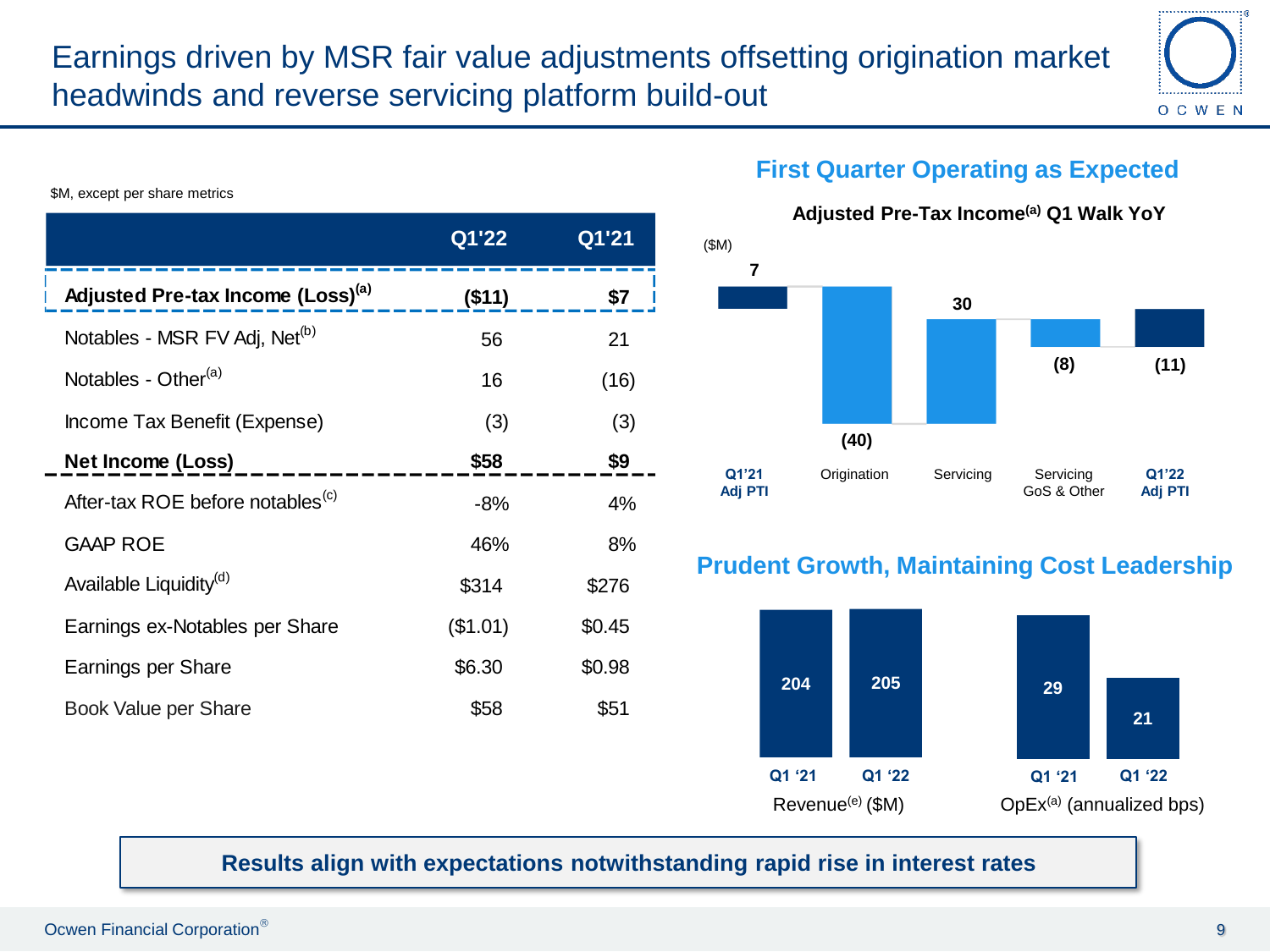Forward Originations profitability impacted by reduced industry volume and margins … taking actions to address market reality





- Reducing costs and right-sizing operations from 77 bps in cost as %UPB in Q1 to 41bps by Q4 '22
- Continue to improve recapture rates; up 10 pts from Q4 '21 to March of this year
- Shifting to higher margin Correspondent products and deliveries to offset margin decline; originated volume up 2X YoY to \$259M
- Prudent investment strategy in Correspondent intentionally compressed volume as MSR values increased to unprecedented levels
- UPB declines in Consumer Direct due to rapid increase in interest rates as well as Cash Window and Flow volume transferred to MAV in Q1 '22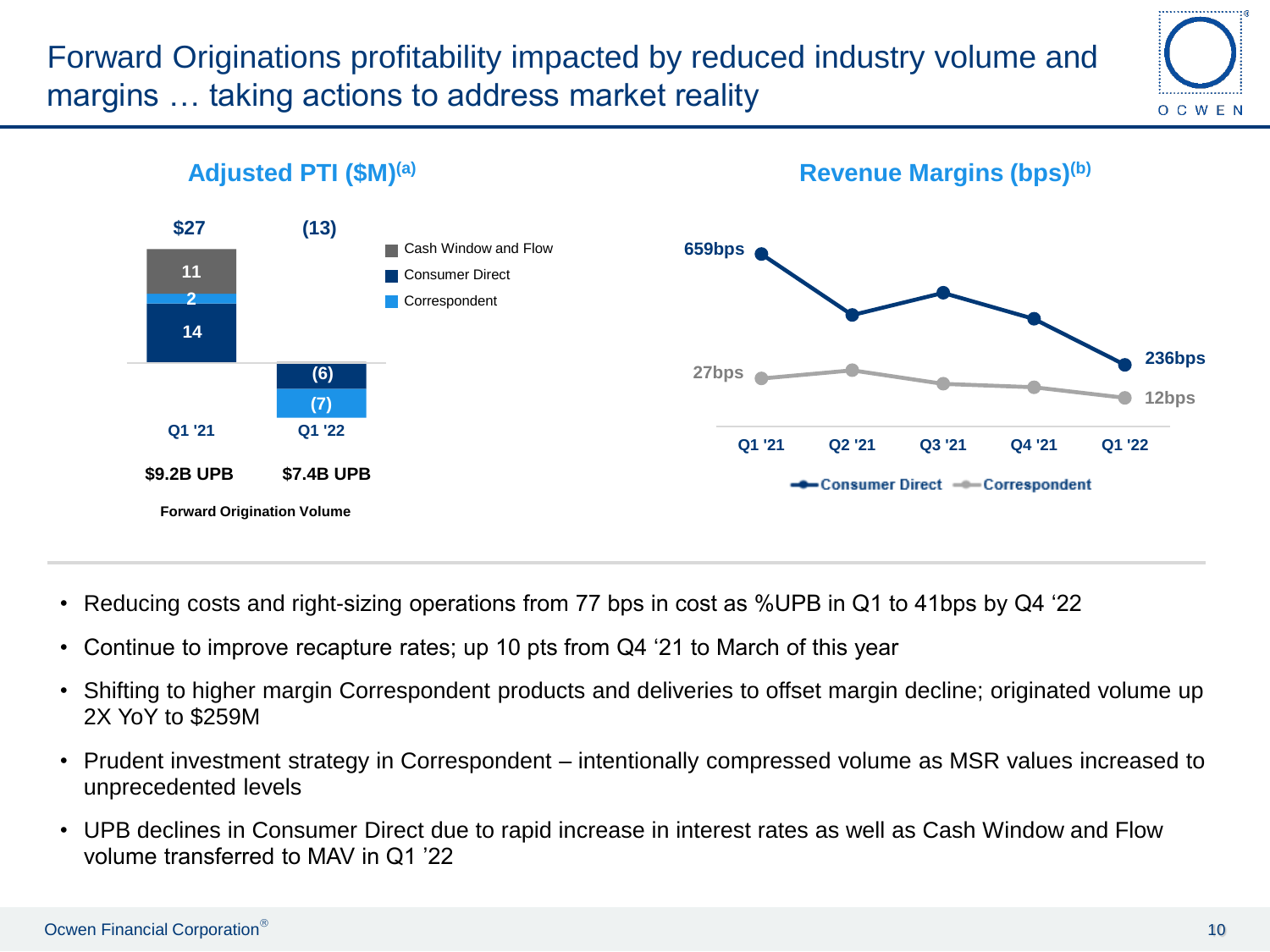## Reverse Originations profitability steady despite rising interest rates





- Reverse originations profitability maintaining in current market environment
- Market opportunity continues to be strong with continued home price appreciation and expanding borrower base
- UPB increased \$284M or 108% YoY with margins holding vs. 2H '21
	- Higher margin Consumer Direct volume (UPB) up 148% YoY
	- TPO combined volume (UPB) up 96% YoY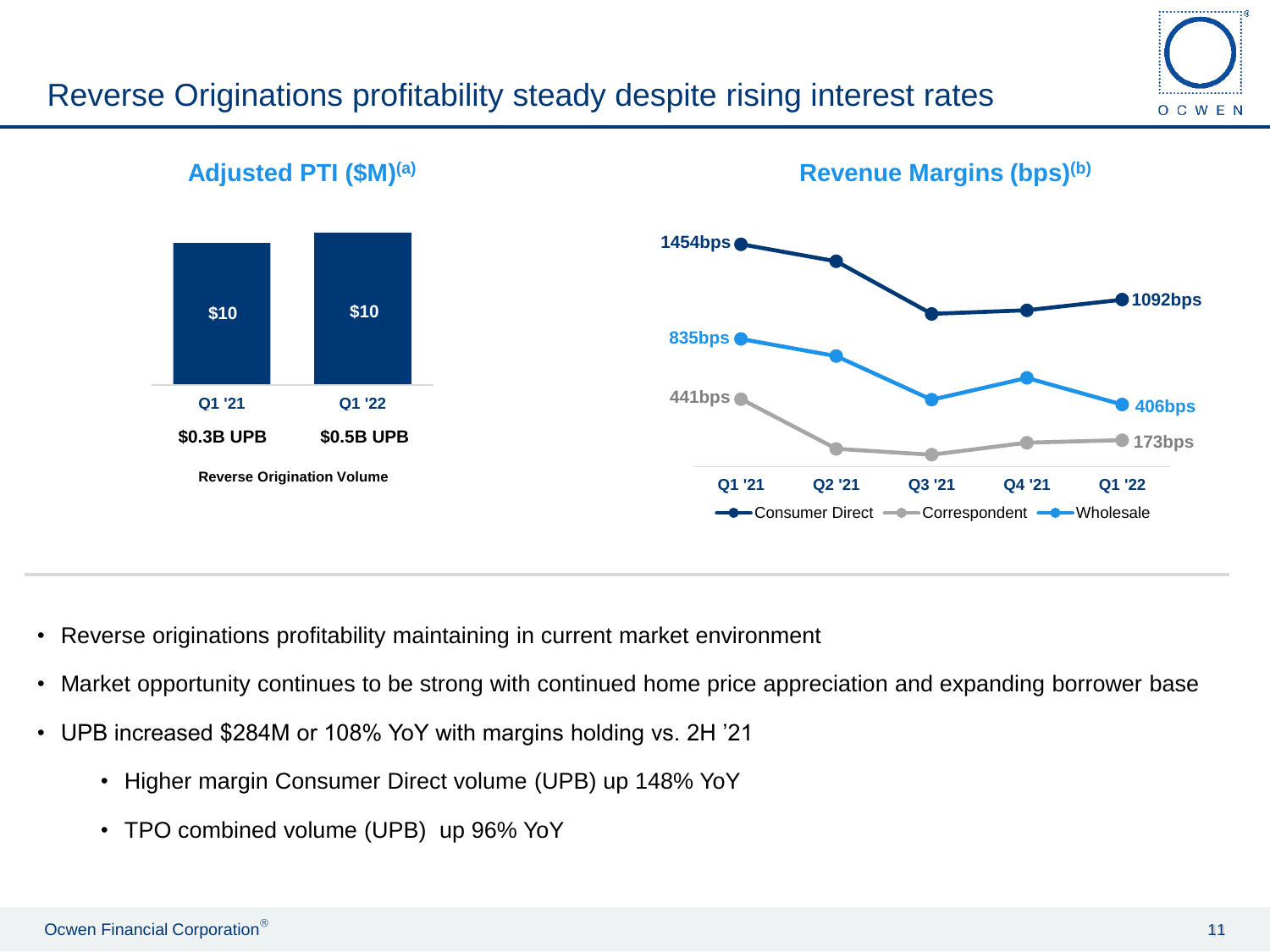Servicing improving profitability by building scale, delivering cost improvement and integrating Reverse Subservicing platform ahead of plan.



### **Adjusted PTI YoY grew from scaling the portfolio UPB and cost leadership**



### **Reverse subservicing achieved profitability in Q1**



- Adjusted PTI up \$23M YoY driven by UPB up 54%,  $cost^{(b)}$  down  $\sim$  4 bps
- Lower prepayments YoY
- Lower GoS due to rapid interest rate increases impacting volume and pipeline value
- On track to achieve adjusted PTI guidance of \$5M by Q4 '22
- Operational efficiency drove ability to accelerate boarding by \$3B (UPB)
- Achieved Q1 planned operating expense reduction and offshore cost optimization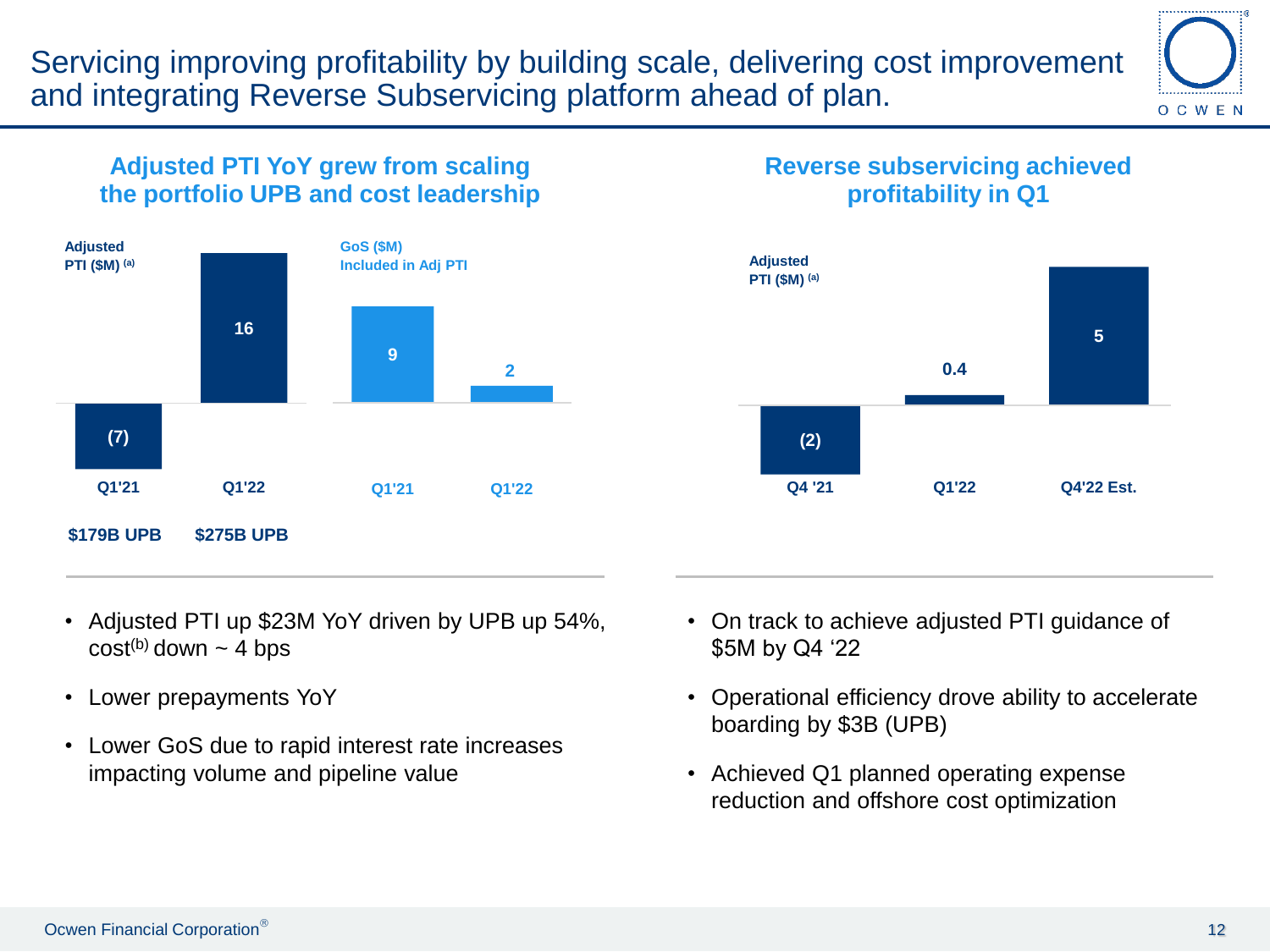Clear and actionable roadmap using proven cost management capabilities designed to deliver targeted returns before notable items





• 1st half earnings driven by MSR fair value adjustments offsetting origination **1st half earnings driven by MSR fair value adjustments offsetting origination market headwinds and reverse**  market headwinds and reverse servicing platform build-out **servicing platform build-out**

Targeting 9% – 15% after-tax ROE before notable items in 2nd half with execution of business initiatives<sup>(b)</sup>

**Evaluating all capital allocation options, including to support debt and share repurchases**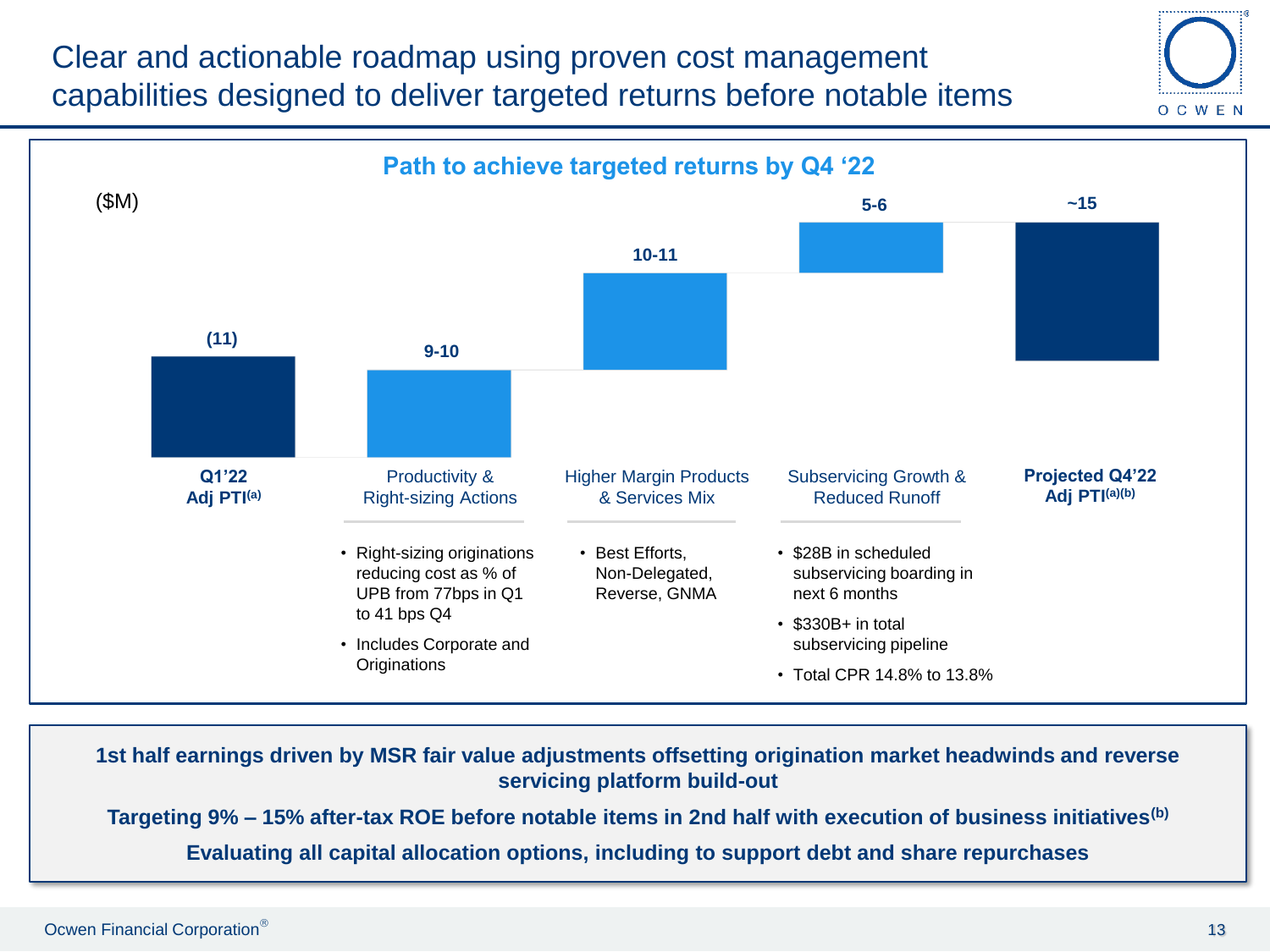

Believe we are well positioned with balanced and diversified business model for the current market environment



Shifting product mix and reducing cost structure to restore profitability in forward originations; CL margins and lock volume improving



First quarter financial performance consistent with expectations



Reverse origination and servicing delivering strong financial performance; continued growth opportunity

Servicing performance improving with increasing interest rates; strong value proposition and robust subservicing opportunity pipeline



Evaluating all capital allocation options, including to support debt and share repurchases

**With rising interest rates expect further MSR valuation gains**

**Targeting 9% – 15% after tax ROE before notable items in second half(a)**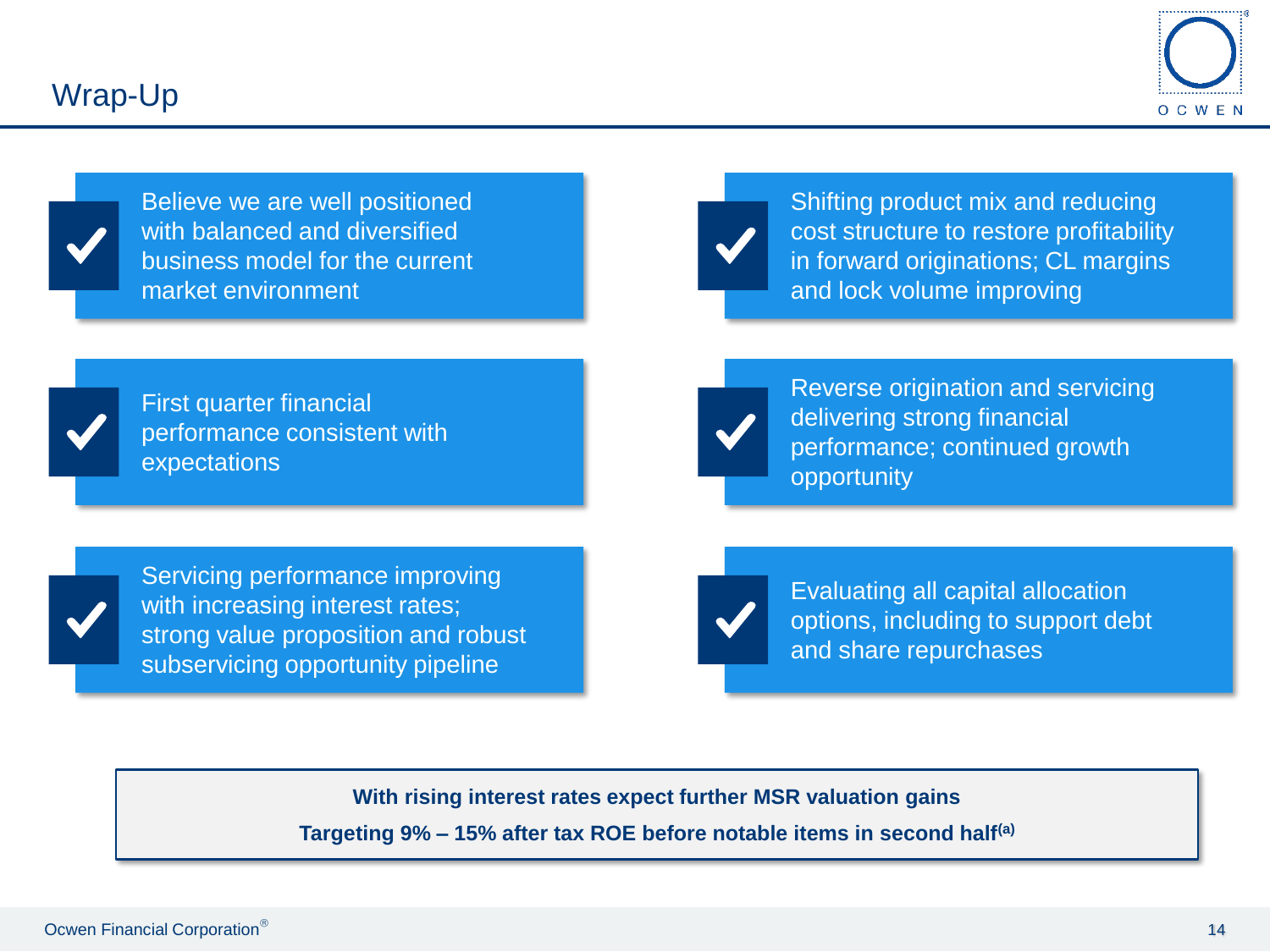

- Notes Regarding Non-GAAP Financial Measures
- Expense Notables
- Income Statement Notables
- Expense Notables by Segment
- Income Statement Notables by Segment
- GAAP ROE and After-tax ROE Before Notable Items
- MSR Valuation Assumptions
- Roadmap Metrics
- End Notes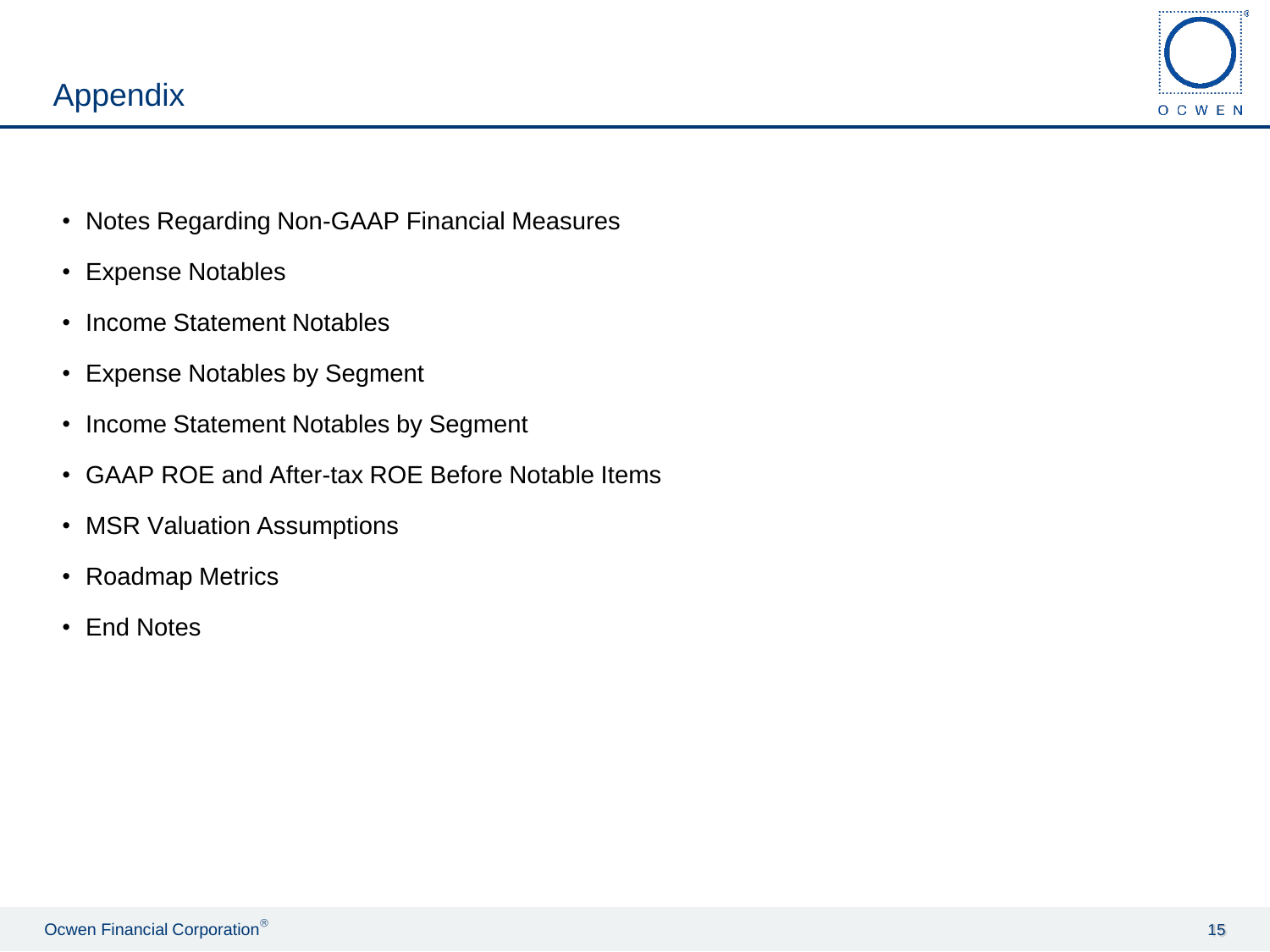

In the following slides, we present supplemental information (including reconciliations) relating to certain illustrative adjustments to GAAP expenses, and pre-tax income (loss). We believe this information is instructive as an alternative way to view certain aspects of our business. In addition, management believes that these presentations may assist investors with understanding and evaluating our continuous cost and productivity improvement efforts and other initiatives to drive improved financial performance. However, the adjustments we make to GAAP expenses and pre-tax income (loss) should not be analyzed in isolation or as a substitute to analysis of our GAAP expenses and pre-tax income (loss). There are certain limitations on the analytical usefulness of the adjustments we make to GAAP expenses and pre-tax income (loss) and, accordingly, we rely primarily on our GAAP results and use these adjustments only for purposes of supplemental analysis. Readers are cautioned not to place undue reliance on analysis of the adjustments we make to GAAP expenses and pre-tax income (loss), including our presentation of adjusted pre-tax return on equity.

Beginning with the three months ended June 30, 2020, we refined our definitions of Expense Notables, which we previously referred to as "Expenses Excluding MSR Valuation Adjustments, net, and Expense Notables," and Income Statement Notables in order to be more descriptive of the types of items included.

The slide titled "Expense Notables" adjusts GAAP operating expenses for the following factors: expenses related to severance, retention and other actions associated with continuous cost and productivity improvement efforts; significant legal and regulatory settlement expense items<sup>(a)</sup>; and certain other significant activities including, but not limited to, insurance related expense and settlement recoveries, compensation or incentive compensation expense reversals and nonroutine transactions consistent with the intent of providing management and investors with a supplemental means of evaluating our expenses.

On the slide titled "Income Statement Notables", we show certain adjustments to GAAP pre-tax loss for the following factors: Expense Notables; changes in fair value of our Agency and Non-Agency MSRs due to changes in interest rates, valuation inputs and other assumptions, net of hedge positions; changes in fair value of our MSRs in our NRZ and MAV financing liability due to changes in interest rates, valuation inputs and other assumptions; changes in fair value of our reverse originations portfolio due to changes in interest rates, valuation inputs and other assumptions and certain other non-routine transactions, including but not limited to pension benefit cost adjustments and opportunistic gains related to exercising servicer call rights on second lien portfolio subsequently sold and fair value assumption changes on other investments (collectively, Other).

On the slide titled "GAAP ROE & Adjusted Pre-tax ROE", we present our calculation of return on equity (ROE) based on GAAP net income, as well as an ROE calculation based on adjusted pre-tax income (loss) as calculated in the preceding slides, with an additional adjustment for the income tax impact attributable to the notable items excluded from adjusted pre-tax income (loss).

(a) Including however not limited to CFPB, Florida Attorney General/Florida Office of Financial Regulations and Massachusetts Attorney General litigation related legal expenses, state regulatory action related legal expenses and state regulatory action settlement related escrow analysis costs (collectively, CFPB and state regulatory defense and escrow analysis expenses)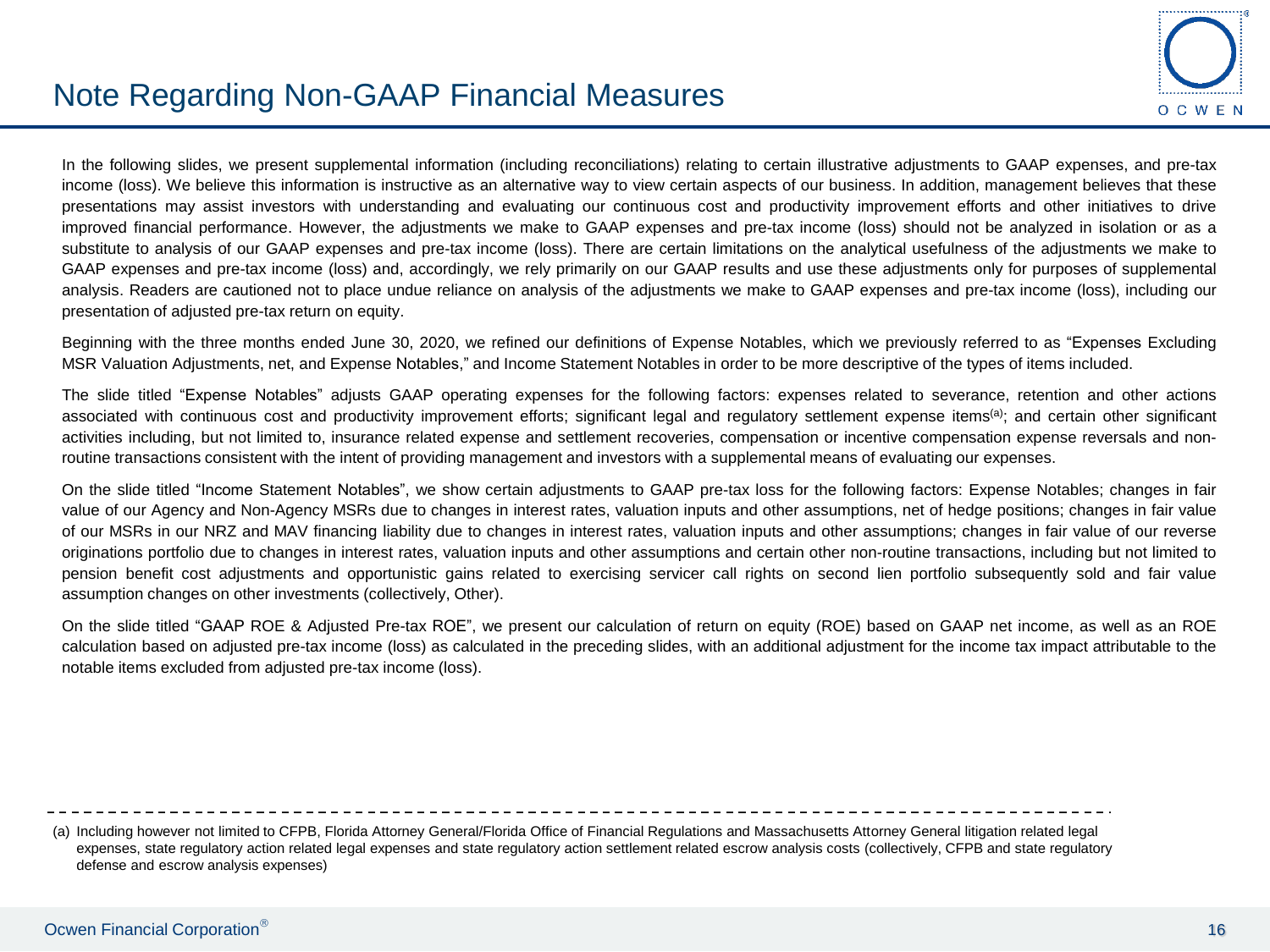## Expense Notables



#### **Expense Overview**

| Millions                                                | Q1'22      | Q1'21      |
|---------------------------------------------------------|------------|------------|
|                                                         | <b>OCN</b> | <b>OCN</b> |
| <b>Operating Expenses (as reported)</b>                 | 127        | 140        |
| Adjustments for Notables <sup>(a)</sup>                 |            |            |
| Significant legal and regulatory settlement expenses    | 5          |            |
| CFPB & state regulatory defense & escrow analysis costs | (0)        | (0)        |
| Expense recoveries                                      | 4          |            |
| Covid-19 Related Expenses                               | (0)        |            |
| Other <sup>(b)</sup>                                    | 8          |            |
| <b>Expense Notables</b>                                 | 17         | (1)        |
| III Adjusted Expenses (I + II)                          | 144        | 139        |

(a) Certain previously presented notable categories with nil numbers for each quarter shown have been omitted.

(b) Includes non-routine costs associated with strategic transactions including stock price changes impacting compensation expense, transaction costs related to the reverse platform acquisition from Reverse Mortgage Solutions, Inc.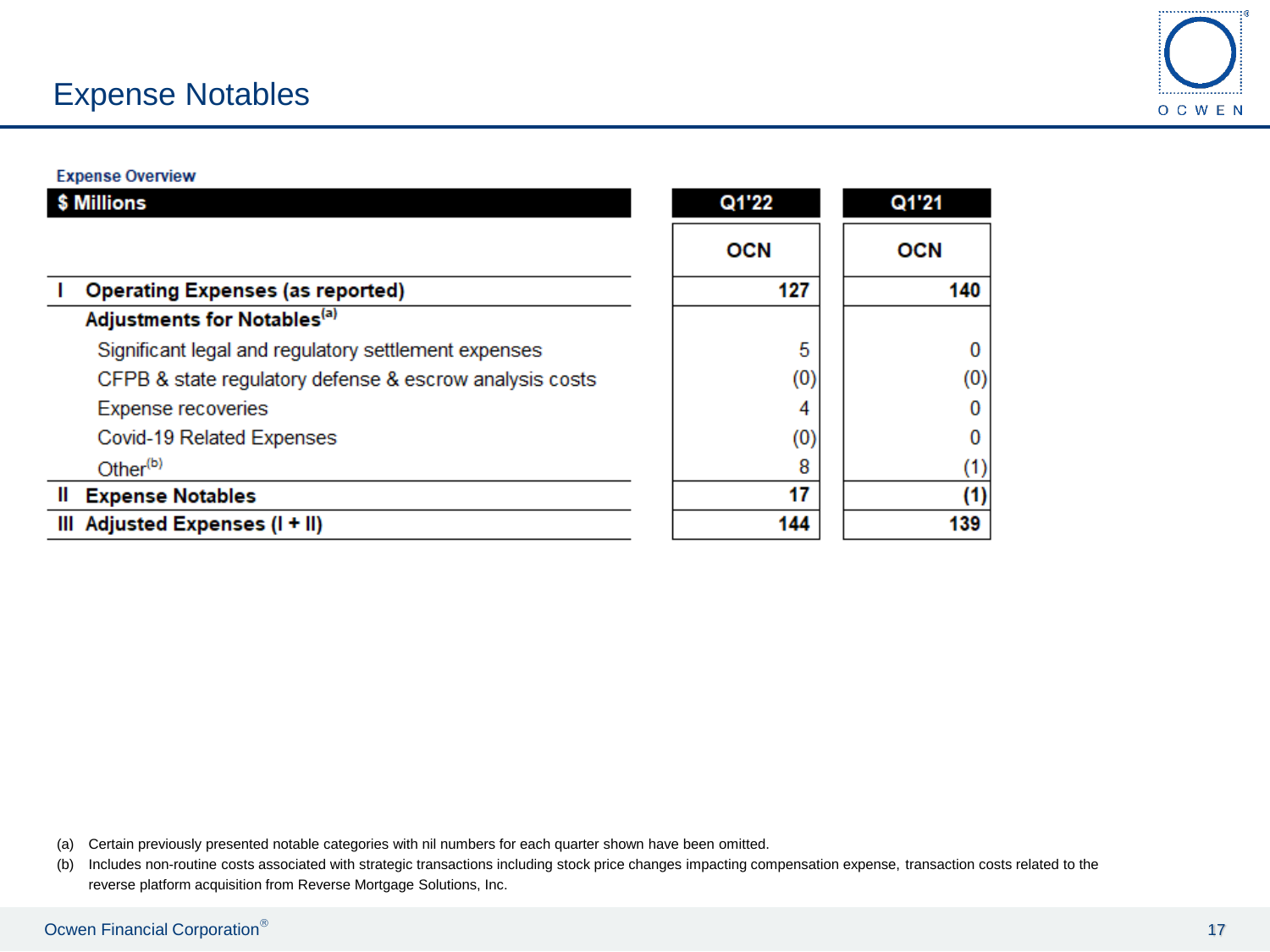

**Income Overview**

| \$ Millions                                             | Q1'22      | Q1'21      |
|---------------------------------------------------------|------------|------------|
|                                                         | <b>OCN</b> | <b>OCN</b> |
| <b>Reported Pre-Tax Income / (Loss)</b>                 | 61         | 12         |
| Adjustments for Notables <sup>(a)</sup>                 |            |            |
| Expense Notables (from prior slide)                     | (17)       |            |
| Non-Agency MSR FV Change <sup>(b)</sup>                 | (9)        | (2)        |
| Agency MSR FV Change, net of macro hedge <sup>(b)</sup> | (120)      | (25)       |
| NRZ/MAV MSR Liability FV Change (Interest Expense)      | 55         |            |
| Reverse FV Change                                       | 18         | 4          |
| Corporate Debt Refinance                                |            | 15         |
| Other $(c)$                                             |            |            |
| <b>II</b> Total Income Statement Notables               | (72)       | (5)        |
| III Adjusted Pre-tax Income (Loss) (I+II)               | (11)       |            |

(a) Certain notables presented in prior periods that are nil for each quarter shown here have been omitted

(b) FV changes that are driven by changes in interest rates, valuation inputs or other assumptions, net of unrealized gains / (losses) on MSR hedge. Non-Agency = Total MSR excluding GNMA & GSE MSRs. Agency = GNMA & GSE MSRs. The adjustment does not include \$1.1 million valuation gains of certain MSRs that were purchased at a discount in Q1 2022 (\$9 million in Q1 2021).

(c) Other contains non-routine transactions, including but not limited to pension benefit cost adjustments, long term employee compensation changes, and fair value assumption changes on other investments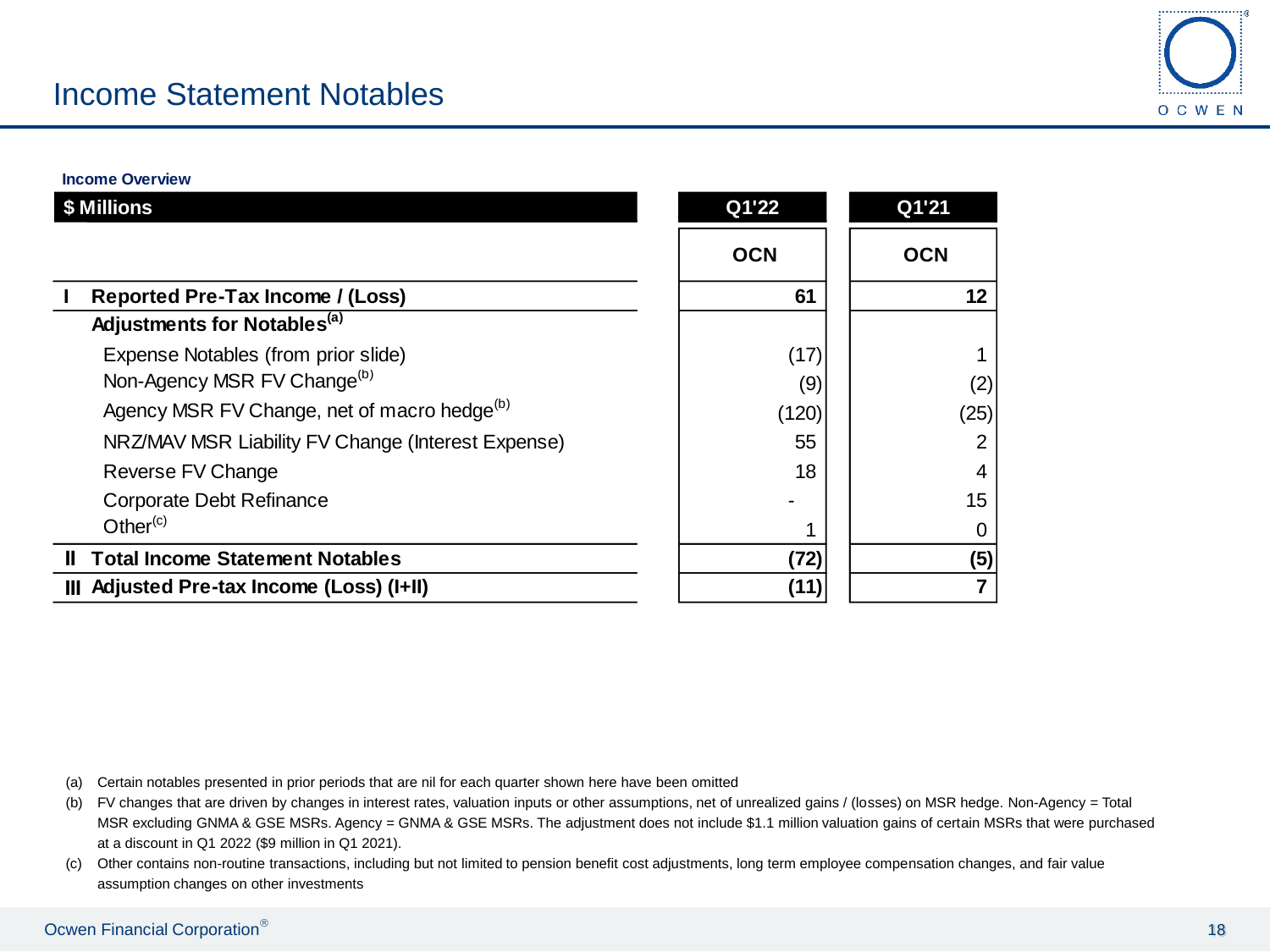

**Expense Overview** 

| \$ Millions                                             |                  | Q1'22        |                  | Q1'21        |
|---------------------------------------------------------|------------------|--------------|------------------|--------------|
|                                                         | <b>Servicing</b> | Originations | <b>Servicing</b> | Originations |
| <b>Operating Expenses (as reported)</b>                 | 74               | 46           | 83               | 38           |
| Adjustments for Notables <sup>(a)</sup>                 |                  |              |                  |              |
| Significant legal and regulatory settlement expenses    | 6                |              |                  |              |
| CFPB & state regulatory defense & escrow analysis costs | (0)              |              | (0)              |              |
| NRZ consent process expenses                            | 4                |              |                  |              |
| Covid-19 Related Expenses                               |                  |              | (0)              | (0)          |
| Other <sup>(b)</sup>                                    | (2)              | (0)          | (1)              | (0)          |
| <b>Expense Notables</b>                                 | 8                | (0)          | (1)              | (0)          |
| III Adjusted Expenses (I + II)                          | 82               | 46           | 82               | 38           |

(a) Certain previously presented notable categories with nil numbers for each quarter shown have been omitted.

(b) Includes non-routine costs associated with strategic transactions including transaction costs related to the reverse platform acquisition from RMS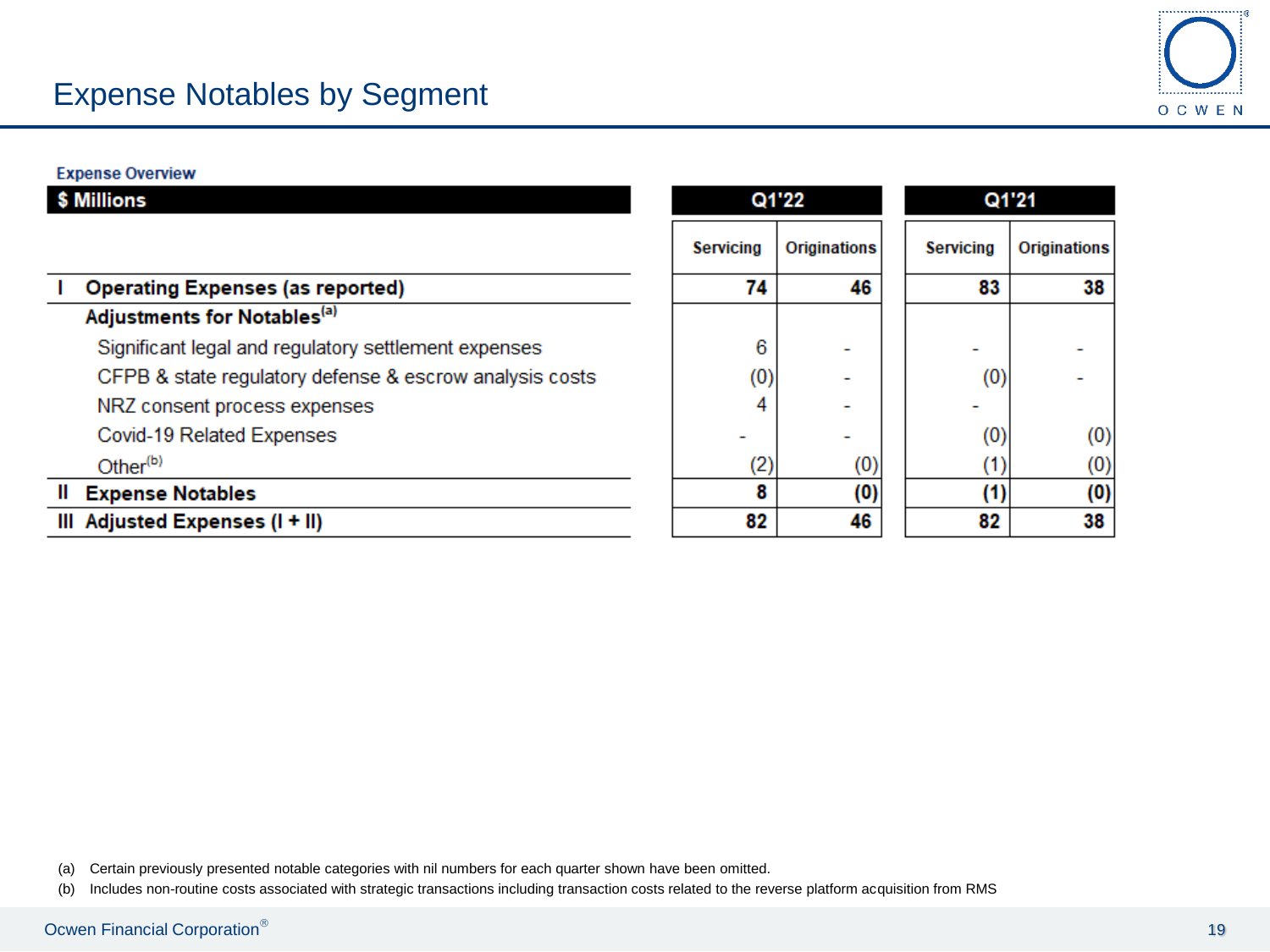

**Income Overview**

| \$ Millions                                             |                  | Q1'22               | Q1'21            |                     |  |
|---------------------------------------------------------|------------------|---------------------|------------------|---------------------|--|
|                                                         | <b>Servicing</b> | <b>Originations</b> | <b>Servicing</b> | <b>Originations</b> |  |
| Reported Pre-Tax Income / (Loss)                        | 69               | (3)                 | 13               | 36                  |  |
| Adjustments for Notables <sup>(a)</sup>                 |                  |                     |                  |                     |  |
| Expense Notables (from prior slide)                     | (8)              | 0                   |                  | $\overline{0}$      |  |
| Non-Agency MSR FV Change <sup>(b)</sup>                 | (9)              |                     | (2)              |                     |  |
| Agency MSR FV Change, net of macro hedge <sup>(b)</sup> | (120)            |                     | (25)             |                     |  |
| NRZ/MAV MSR Liability FV Change (Interest Expense)      | 55               |                     | 2                |                     |  |
| Reverse FV Change                                       | 18               |                     | 4                |                     |  |
| Other $(c)$                                             |                  | (0)                 | (1)              | 0                   |  |
| <b>Total Income Statement Notables</b><br>Ш             | (63)             |                     | (21)             | 0                   |  |
| III Adjusted Pre-tax Income (Loss) (I+II)               | 6                | (3)                 | (7)              | 36                  |  |

(a) Certain notables presented in prior periods that are nil for each quarter shown here have been omitted

(b) FV changes that are driven by changes in interest rates, valuation inputs or other assumptions, net of unrealized gains / (losses) on MSR hedge. Non-Agency = Total MSR excluding GNMA & GSE MSRs. Agency = GNMA & GSE MSRs. The adjustment does not include \$1.1 million valuation gains of certain MSRs that were purchased at a discount in Q1 2022 (\$9 million in Q1 2021).

(c) Other contains non-routine transactions, including but not limited to pension benefit cost adjustments, long term employee compensation changes, and fair value assumption changes on other investments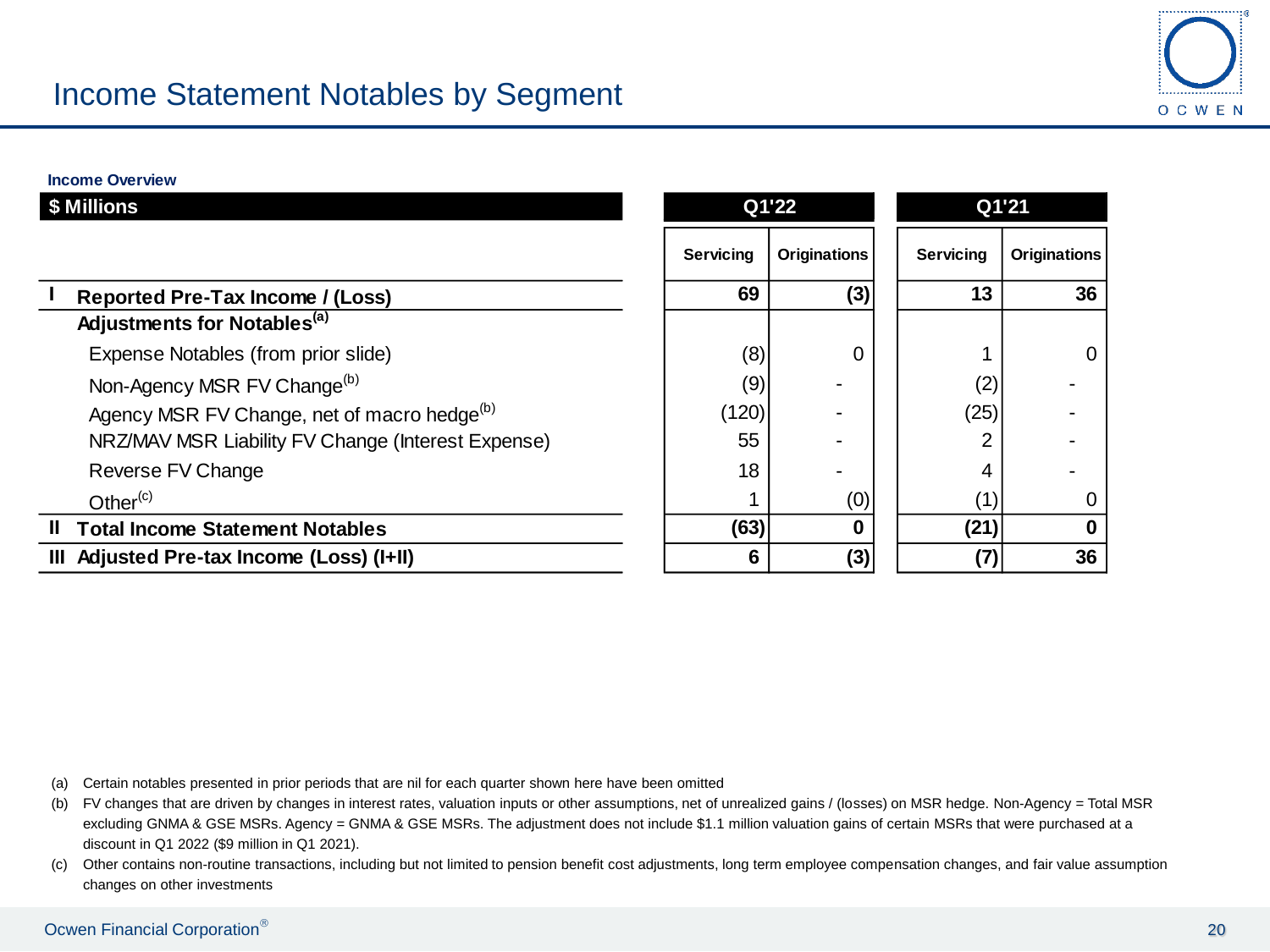## GAAP ROE & After-Tax ROE Before Notable Items



#### **GAAP ROE Calculations**

| \$ Millions                      | Q1'22      | Q1'21      |
|----------------------------------|------------|------------|
|                                  | <b>OCN</b> | <b>OCN</b> |
| <b>Reported Net Income</b>       | 58         | 9          |
| Annualized Net Income (I*4)<br>Ш | 232        | 34         |
| <b>Equity</b>                    |            |            |
| <b>Beginning Period Equity</b>   | 477        | 415        |
| <b>Ending Period Equity</b>      | 534        | 440        |
| <b>III</b> Average Equity        | 505        | 428        |
| IV GAAP ROE (II / III)           | 46%        | 8%         |

#### **After-Tax ROE Before Notable Items Calculations**

| \$ Millions                                             | Q1'22      | Q1'21      |
|---------------------------------------------------------|------------|------------|
|                                                         | <b>OCN</b> | <b>OCN</b> |
| Reported Net Income / (Loss)                            | 58         | 9          |
| <b>Notable Items</b><br>Ш                               | 72         | 5          |
| <b>Estimated Tax Impact of Notable Items</b><br>Ш       |            | 0          |
| IV Annualized Net Income ex-Notables 4 * (I - II + III) | (37)       | 16         |
| <b>Equity</b>                                           |            |            |
| <b>Beginning Period Equity</b>                          | 477        | 415        |
| <b>Ending Period Equity</b>                             | 534        | 440        |
| Equity Impact Of Notable Adjustment                     | (67)       | (5)        |
| <b>Adjusted Ending Period Equity</b>                    | 467        | 435        |
| V Average Equity                                        | 472        | 425        |
| VI Adjusted Pre-tax ROE (IV / V)                        | $-8%$      | 4%         |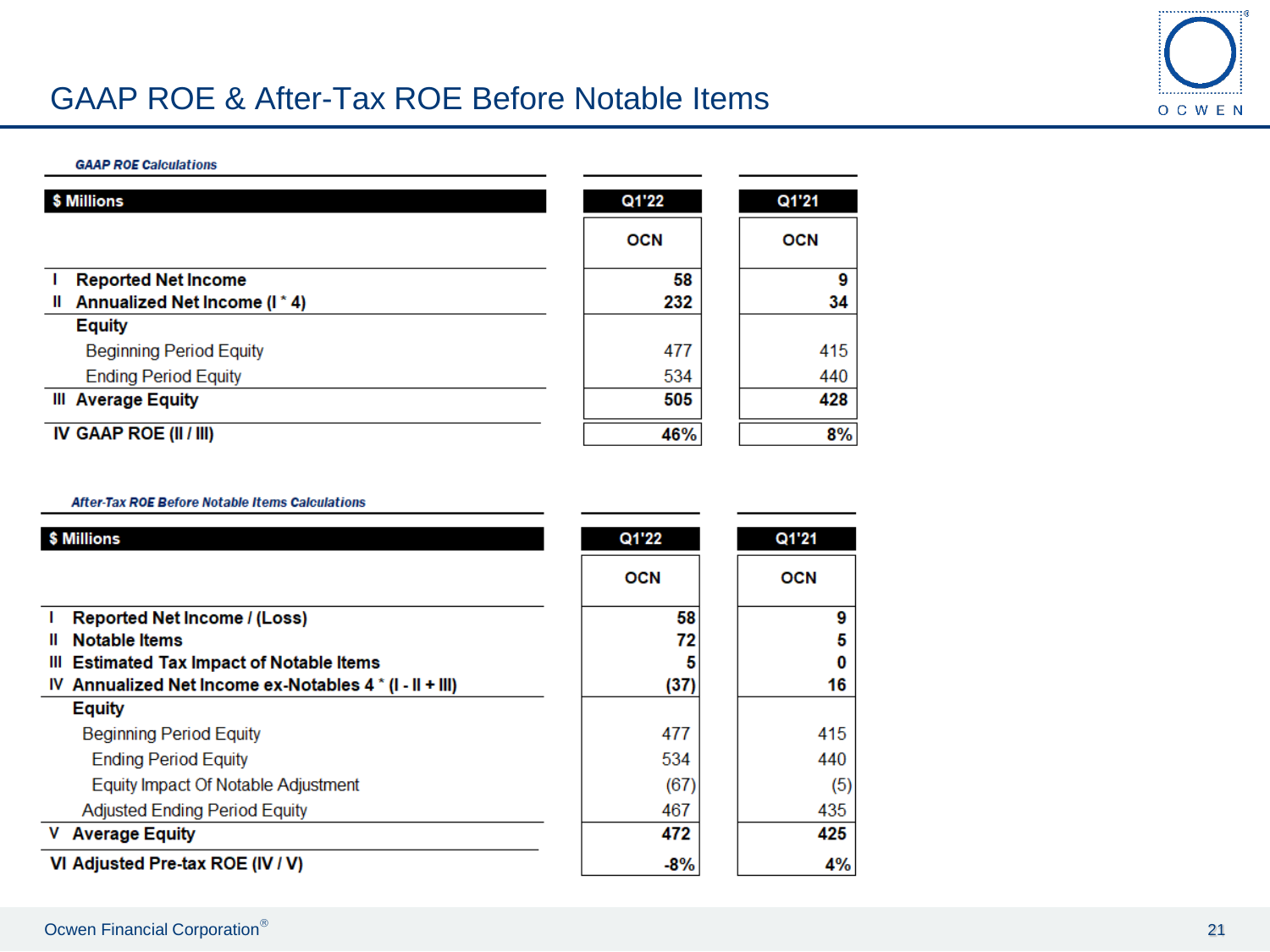## MSR Valuation Assumptions – Owned MSRs



|                            | At 3/31/2022 |               |                       |                   |  |
|----------------------------|--------------|---------------|-----------------------|-------------------|--|
|                            | FN/FH        | <b>FHA/VA</b> | Non-<br><b>Agency</b> | Total<br>Retained |  |
| (in \$ millions)           |              |               |                       |                   |  |
| <b>UPB</b>                 | 87,561       | 11.575        | 16,589                | 115,725           |  |
| Loan Count (000s)          | 358          | 87            | 104                   | 548               |  |
| Fair Value                 | 1,204        | 120           | 111                   | 1,435             |  |
| Fair Value (% of UPB)      | 1.38%        | 1.04%         | 0.67%                 | 1.24%             |  |
| % in COVID-19 FRB Plan     | 0.4%         | 2.1%          | 2.3%                  | 1.0%              |  |
| % Current in current month | 18.55%       | 14.94%        | 28.74%                | 21.66%            |  |

#### **Collateral Metrics:**

| Weighted Average Note Rate | 3.169 | 4.072 | 3.971 | 3.375 |
|----------------------------|-------|-------|-------|-------|
| Weighted Average Svc Fee   | 0.256 | 0.357 | 0.328 | 0.277 |
| Weighted Average Rem Term  | 305   | 278   | 181   | 284   |
| % D30 (MBA)                | 0.7%  | 4.7%  | 5.0%  | 2.1%  |
| % D60 (MBA)                | 0.2%  | 1.7%  | 1.6%  | 0.7%  |
| % D90+ (MBA)               | 0.9%  | 6.8%  | 6.7%  | 2.9%  |
| %D30-60-90+                | 1.7%  | 13.2% | 13.2% | 5.7%  |

#### **Fair Value Assumptions(a):**

| Lifetime CPR <sup>(b)</sup>                       | 8.3   | 9.8   | 13.2  | 9.1   |
|---------------------------------------------------|-------|-------|-------|-------|
| Cost to Service - Lifetime Total <sup>(c)</sup>   | \$70  | \$111 | \$167 | \$88  |
| Cost to Service - Lifetime Perf. <sup>(c,d)</sup> | \$65  | \$75  | \$121 | \$77  |
| Cost to Service - Lifetime NPL <sup>(c,d)</sup>   | \$554 | \$667 | \$901 | \$747 |
| Ancillary Income <sup>(c)</sup>                   | \$41  | \$44  | \$64  | \$44  |
| Discount Rate                                     | 8.3   | 10.1  | 10.5  | 8.8   |

(a) 3rd party broker assumptions

(b) Total voluntary payoffs and involuntary defaults; does not include scheduled payments

(c) Annual \$ per loan; Ancillary includes REO fee income on Non-Agency MSRs

(d) Performing represents Current and D30; NPL represents D60+

### Ocwen Financial Corporation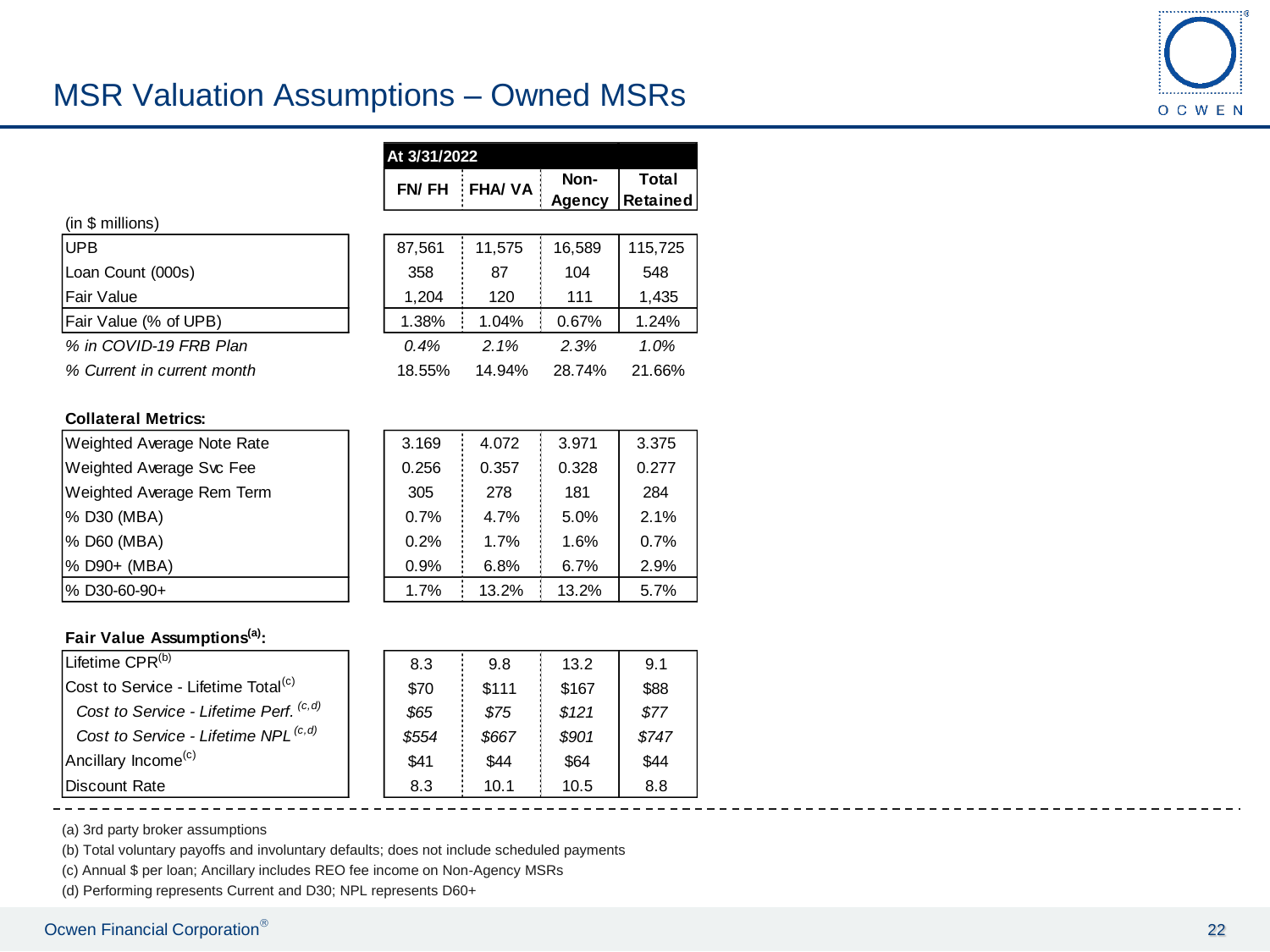



**1st half earnings driven by MSR fair value adjustments offsetting origination market headwinds and reverse servicing platform build-out Targeting 9% – 15% after-tax ROE before notable items in 2nd half with execution of business initiatives(g)**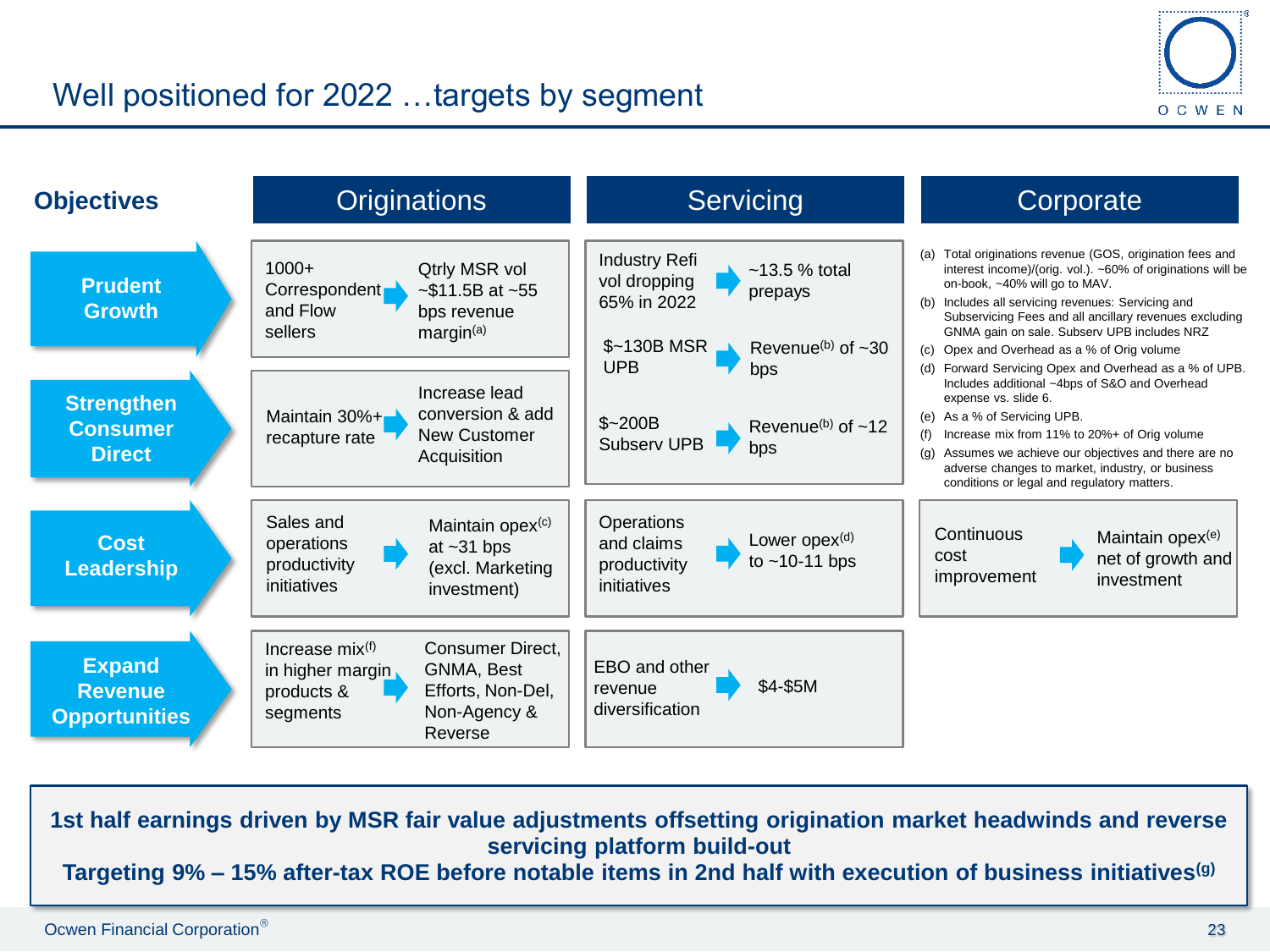## End Notes



#### **SLIDE 3**

a) Consumer Direct channel is higher margin lending without use of a third-party originator (formerly Ocwen's Recapture channel)

#### **SLIDE 5**

a) Reverse Market Insight, Top 100 Report, Dec 2021 and Mar 2022

#### **SLIDE 6**

- a) In the 10-Q there is an estimated 26M estimated impact from 25bps increase. Divided by diluted outstanding shares we get \$2.7 per share
- b) Operating cost (bps) includes actual forward servicing operating expenses for Q1 '21 and Q1 '22, including corporate overhead and excluding servicing & origination exp., divided by average UPB

#### **SLIDE 8**

- a) Prospects where we've had an active dialogue
- b) NRMLA, "Senior Home Equity Exceeds Record \$10.6 Trillion" April 26, 2022
- c) Reverse Market Insight, Top 100 Report, Dec 2021 and Mar 2022

#### **SLIDE 9**

- a) See Slides 15-21 for discussion of non-GAAP measures
- b) FV changes that are driven by changes in interest rates, valuation inputs or other assumptions, net of unrealized gains / (losses) on MSR hedge. Non-Agency = Total MSR excluding GNMA & GSE MSRs. Agency = GNMA a) See Slides 15-21 for discussion of non-GAAP & GSE MSRs. The adjustment does not include \$1.1 million valuation gains of certain MSRs that were purchased at a discount in Q1 2022 (\$9 million in Q1 2021). Includes Forward, Reverse, MAV rates and assumptions, and MAV subservicing agreement amendment.
- c) See slide 21 for calculation
- d) Cash balances plus available credit

#### **SLIDE 9 (cont..)**

e) GAAP revenue is decreased by NRZ revenue is reclassed (decreasing revenue offset by reducing MSR runoff and pledged liability), increased by subset of reverse MSR runoff reclassed as revenue, and increased by gain on MSRs purchased at a discount that are included as revenue

### **SLIDE 10**

- a) See Slides 15-21 for discussion of non-GAAP measures
- b) Margin includes Gain on Sale, loan fees and interest income divided by UPB

#### **SLIDE 11**

- a) See Slides 15-21 for discussion of non-GAAP measures
- b) Margin includes Gain on Sale, loan fees and interest income divided by UPB

#### **SLIDE 12**

- See Slides 15-21 for discussion of non-GAAP measures
- b) Operating cost (bps) includes actual forward servicing operating expenses for Q1 '21 and Q1 '22, including corporate overhead and excluding servicing & origination exp., divided by average UPB

#### **SLIDE 13**

- measures
- b) Assumes we achieve our objectives, interest rates are consistent with December month-end levels, and there are no adverse changes to market, industry, or business conditions or legal and regulatory matters. In the past, results have differed materially from our expectations, and this may happen again.

### **SLIDE 14**

a) Assumes we achieve our objectives and there are no adverse changes to market, industry, or business conditions or legal and regulatory matters.

#### **SLIDE 16**

a) Including however not limited to CFPB, Florida Attorney General/Florida Office of Financial Regulations and Massachusetts Attorney General litigation related legal expenses, state regulatory action related legal expenses and state regulatory action settlement related escrow analysis costs (collectively, CFPB and state regulatory defense and escrow analysis expenses)

#### **SLIDE 17**

- a) Certain previously presented notable categories with nil numbers for each quarter shown have been omitted.
- b) Includes non-routine costs associated with strategic transactions including stock price changes impacting compensation expense, transaction costs related to the reverse platform acquisition from Reverse Mortgage Solutions, Inc.

#### **SLIDE 18**

- a) Notables presented in prior periods that are nil for each quarter shown here have been omitted
- b) FV changes that are driven by changes in interest rates, valuation inputs or other assumptions, net of unrealized gains / (losses) on MSR hedge. Non-Agency = Total MSR excluding GNMA & GSE MSRs. Agency = GNMA & GSE MSRs. The adjustment does not include \$1.1 million valuation gains of certain MSRs that were purchased at a discount in Q1 2022 (\$9M in Q1 2021).
- c) Other contains non-routine transactions, including but not limited to pension benefit cost adjustments, long term employee compensation changes, and fair value assumption changes on other investments